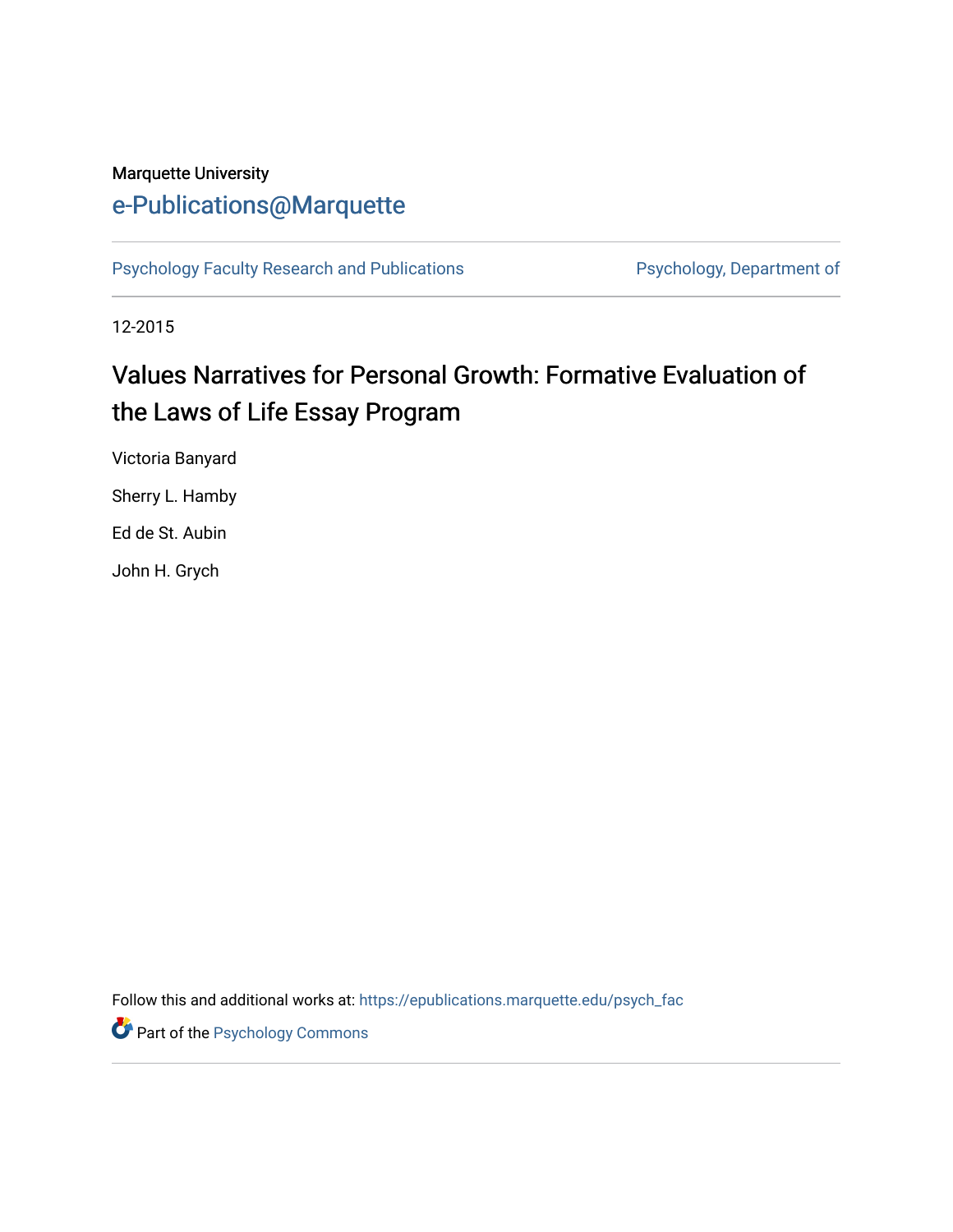**Marquette University**

# **e-Publications@Marquette**

# *Psychology Faculty Research and Publications/College of Arts and Sciences*

*This paper is NOT THE PUBLISHED VERSION;* **but the author's final, peer-reviewed manuscript.** The published version may be accessed by following the link in the citation below.

*Journal of Humanistic Psychology*, Vol. 59, No. 2 (December 2015) : 269-283. [DOI.](https://journals.sagepub.com/doi/10.1177/0022167815618494) This article is © SAGE Publications and permission has been granted for this version to appear in [e-Publications@Marquette.](http://epublications.marquette.edu/) SAGE Publications does not grant permission for this article to be further copied/distributed or hosted elsewhere without the express permission from SAGE Publications.

# Values Narratives for Personal Growth: Formative Evaluation of the Laws of Life Essay Program

Victoria Banyard: University of New Hampshire, Durham, NH

Sherry Hamby: Sewanee University of the South, Sewanee, TN

Ed de St. Aubin: Marquette University, Milwaukee, WI

John Grych: Marquette University, Milwaukee, WI

# Abstract

Evidence that even very brief writing exercises can change the way people see themselves and promote more positive mental and physical health has led to increased interest in their use in school settings and elsewhere. To date, however, research designs rely heavily on samples of college students and experimental studies of writing tasks carried out in the lab. There has been less investigation of the potential impact of more naturally occurring expressive writing exercises that exist in places like schools and that focus on adolescents. The current study was a process evaluation of the Laws of Life Essay, a values-based narrative program that was part of participants' secondary school experience. It examined participants' views of the impact of the program on their personal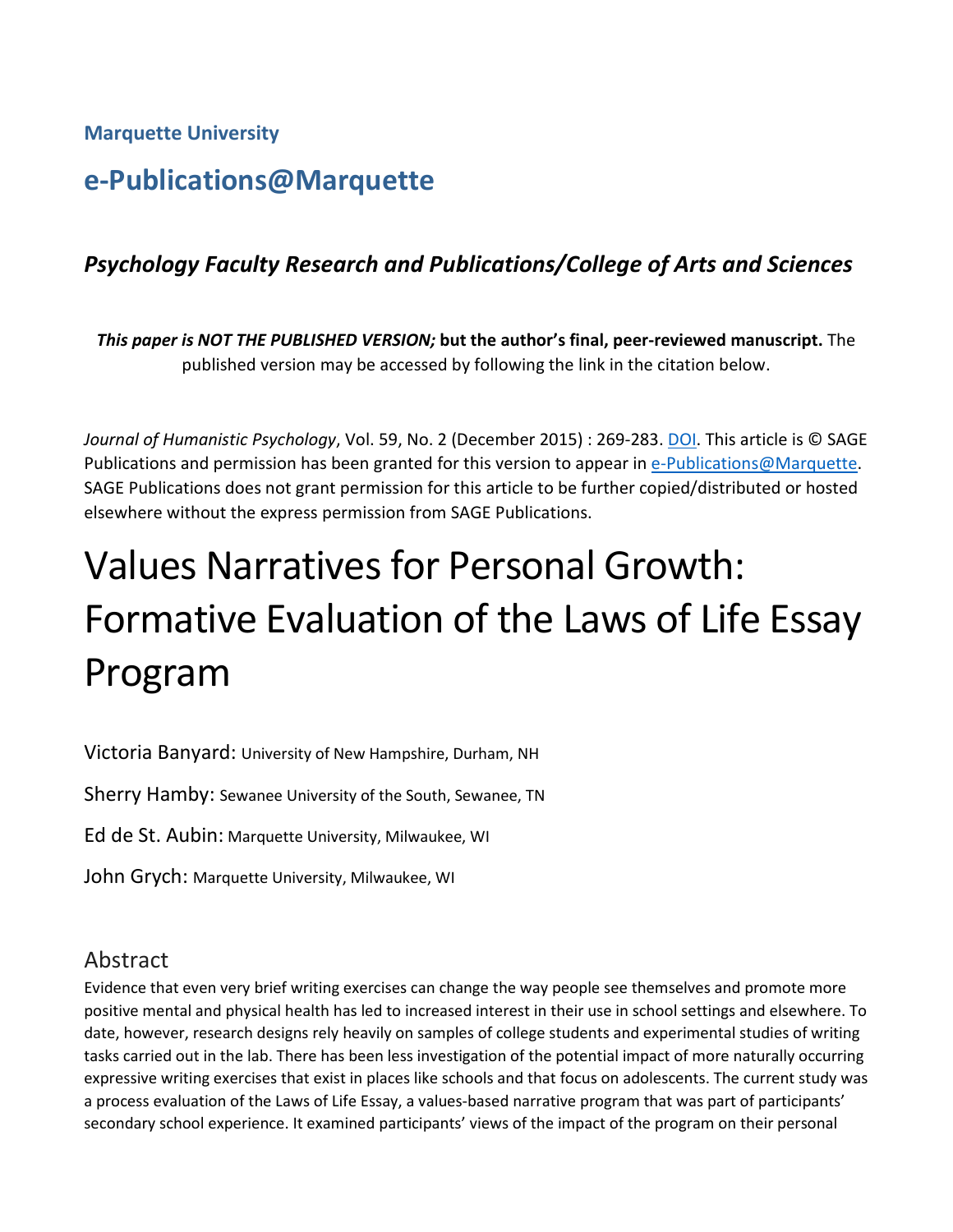growth and, given the age range of participants, allowed for process evaluation of its perceived short- and longterm effects. Qualitative, semistructured interviews with 55 adolescent and adult participants were collected. Themes in participants' responses included the importance of reflection and reappraisal of values, adversity, and relationships. Participants also discussed the importance of an audience for their writing, a novel finding that suggests one possible way to increase the impact of other narrative programs. Participants described variability in their engagement with expressive writing. This is one of the few studies that examined participants' own views of the value of expressive writing and their responses suggest directions for future research and implications for designing expressive writing tasks to support social emotional learning and character education in schools and promote well-being at key developmental moments.

#### **Keywords** [narrative,](https://journals.sagepub.com/keyword/Narrative) [expressive writing,](https://journals.sagepub.com/keyword/Expressive+Writing) [character education,](https://journals.sagepub.com/keyword/Character+Education) [posttraumatic growth](https://journals.sagepub.com/keyword/Posttraumatic+Growth)

Two interesting lines of research have received growing attention among those interested in positive youth development. One is the field of social–emotional learning (SEL; [Durlak, Weissberg, Dymnicki, Taylor, &](https://journals.sagepub.com/doi/10.1177/0022167815618494)  [Schellinger, 2011\)](https://journals.sagepub.com/doi/10.1177/0022167815618494), which has highlighted the importance of teaching skills related to emotional regulation and social development along with academics in school. This work has been grounded in developmental psychology and prevention science. Recently, researchers have also connected SEL to work in moral development about the importance of character education, which often involves using school curricula to consider broad values such as respect, responsibility, or fairness to promote personal growth during the adolescent years (Elias, Kranzler, [Parker, Kash, & Weissberg, 2014;](https://journals.sagepub.com/doi/10.1177/0022167815618494) [Smith, 2013\)](https://journals.sagepub.com/doi/10.1177/0022167815618494). Separate from this work but also concerned with positive youth development has been research on how written and spoken accounts of important events and beliefs narratives—can be linked to personal growth and well-being [\(Austenfeld, Paolo, & Stanton, 2006;](https://journals.sagepub.com/doi/10.1177/0022167815618494) [Burton & King,](https://journals.sagepub.com/doi/10.1177/0022167815618494)  [2009;](https://journals.sagepub.com/doi/10.1177/0022167815618494) [Pennebaker, 1997\)](https://journals.sagepub.com/doi/10.1177/0022167815618494). For example, the Freedom Writers is a set of educational curricula that encourages positive growth via personal writing exercises [\(http://www.freedomwritersfoundation.org/fw-methodology\)](http://www.freedomwritersfoundation.org/fw-methodology). Other programs use digital storytelling, a process grounded in theories about how personal growth can be encouraged via narrative [\(Sadik, 2008\)](https://journals.sagepub.com/doi/10.1177/0022167815618494).

There is evidence that even very brief writing exercises can change aspects of the self and promote more positive mental and physical health (e.g., [Burton & King, 2004\)](https://journals.sagepub.com/doi/10.1177/0022167815618494). To date, however, research designs have often relied heavily on samples of college students and experimental laboratory paradigms. There has been less investigation of the potential impact of more naturally occurring expressive writing exercises with younger samples that could serve as components of character education or social emotional learning efforts (Kliewer [et al., 2011](https://journals.sagepub.com/doi/10.1177/0022167815618494)). The current study examined participants' views of the impact of a personal value narrative writing program, the Laws of Life Essay Program, which was part of their secondary school experience. We conducted qualitative analyses of participants' reflections about how the essay writing affected their developing identity. As such, the study was a formative program evaluation of the Laws of Life Program including an exploration of underexamined questions about the ways that writing assignments can be a character development intervention.

# The Benefits of Expressive Writing

Work emerging from the fields of character education and SEL has focused on developing positive identity, fostering healthy relationships, and instilling strong coping abilities. These components have all been explored in relation to expressive writing, and suggest that it may be possible to promote healthy adolescent development in educational settings through expressive writing. Research on identity development and personality indicate that "narrative identity," or the stories that people tell about themselves to themselves and to others, is an important part of one's self-concept [\(McAdams, 1985,](https://journals.sagepub.com/doi/10.1177/0022167815618494) 1995). Narrative identity helps give individuals a sense of purpose and make connections between diverse parts of their life experiences [\(Adler, 2012\)](https://journals.sagepub.com/doi/10.1177/0022167815618494) and help create a coherent sense of self. [McAdams \(1993\)](https://journals.sagepub.com/doi/10.1177/0022167815618494) noted that narrative identity can change over time, in some cases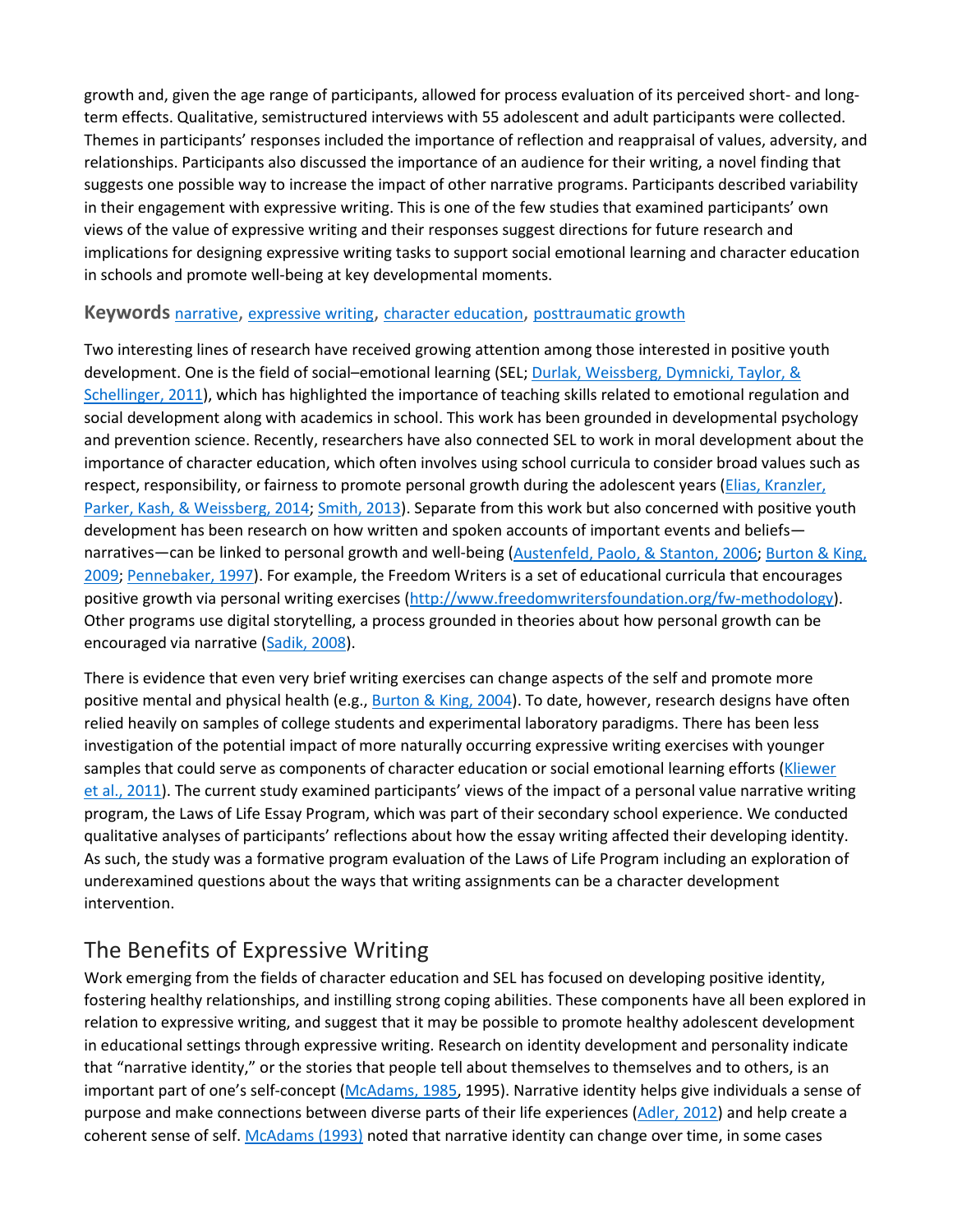through engagement with narrative exercises like psychotherapy and expressive writing. McLean, Pasupathi, [and Pals \(2007\)](https://journals.sagepub.com/doi/10.1177/0022167815618494) discuss the related construct of "situated stories" in their model of the ways that storytelling about the self promotes identity development. They describe how stories of specific instances in one's life that one chooses to tell others bridge experiences and the sense of self. Telling stories creates identity and may even change identity over time ([McLean et al., 2007](https://journals.sagepub.com/doi/10.1177/0022167815618494)). Most of this research has been conducted with college students, or other adults and less is known about how narratives may contribute to identity development in younger adolescents.

Expressive writing exercises used in research are designed to encourage the telling of "situated stories" in writing. Most exercises ask people to write about negative experiences or emotions, which can include traumatic events ([Austenfeld et al., 2006](https://journals.sagepub.com/doi/10.1177/0022167815618494); [Frattaroli, 2006;](https://journals.sagepub.com/doi/10.1177/0022167815618494) [Lu & Stanton, 2010\)](https://journals.sagepub.com/doi/10.1177/0022167815618494), anxiety prior to a performance (e.g., [Ramirez & Beilock, 2011\)](https://journals.sagepub.com/doi/10.1177/0022167815618494), and changes or transitions in life [\(Adler, 2012\)](https://journals.sagepub.com/doi/10.1177/0022167815618494). Participants are randomly assigned to writing conditions and followed over a short period of time to assess psychological distress and physical well-being. Through a variety of hypothesized mechanisms, including overcoming avoidance of emotion and promoting emotional awareness and meaning making, those who write about negative experiences generally do better on short-term mental and physical health outcomes than participants in comparison groups who write about neutral topics ([Austenfeld et al., 2006](https://journals.sagepub.com/doi/10.1177/0022167815618494); [Frattaroli, 2006;](https://journals.sagepub.com/doi/10.1177/0022167815618494) [Lu & Stanton, 2010;](https://journals.sagepub.com/doi/10.1177/0022167815618494) [Lyubomirsky,](https://journals.sagepub.com/doi/10.1177/0022167815618494)  [Sousa, & Dickerhoof, 2006;](https://journals.sagepub.com/doi/10.1177/0022167815618494) [Pennebaker, 1997;](https://journals.sagepub.com/doi/10.1177/0022167815618494) [Ramirez & Beilock, 2011\)](https://journals.sagepub.com/doi/10.1177/0022167815618494). Some studies suggested that solitary writing about trauma may be as therapeutic as in-person sessions with a therapist (e.g., Resick et al., 2008).

Although fewer in number than studies of adults, several studies also found links between expressive writing and mental health benefits for adolescents [\(Giannotta, Settanni, Kliewer, & Ciairano, 2009;](https://journals.sagepub.com/doi/10.1177/0022167815618494) [Margola, Facchin,](https://journals.sagepub.com/doi/10.1177/0022167815618494)  [Molgora, & Revenson, 2010;](https://journals.sagepub.com/doi/10.1177/0022167815618494) [Soliday, Garofalo, & Rogers, 2004;](https://journals.sagepub.com/doi/10.1177/0022167815618494) [Taylor, Wallander, Anderson, Beasley, & Brown,](https://journals.sagepub.com/doi/10.1177/0022167815618494)  [2003;](https://journals.sagepub.com/doi/10.1177/0022167815618494) [Warner et al., 2006](https://journals.sagepub.com/doi/10.1177/0022167815618494)). Importantly, however, other research suggests that in some circumstances expressive writing may have minimal or even negative effects on adolescents or on certain outcomes [\(Fivush,](https://journals.sagepub.com/doi/10.1177/0022167815618494)  [Marin, Crawford, Reynolds, & Brewin, 2007;](https://journals.sagepub.com/doi/10.1177/0022167815618494) [Giannotta et al., 2009](https://journals.sagepub.com/doi/10.1177/0022167815618494)). For example, children who wrote about negative situations or interpersonal problems showed increased depressive and anxiety symptoms. More research on the psychological effects of expressive writing during adolescence is needed to sort out these inconsistencies.

A variety of theories exist about why such benefits of writing are found. Writing may promote cognitive processing of adversity (reframing and reflection), increase emotional awareness and processing, and facilitate meaning making. [Lyubomirsky et al. \(2006\)](https://journals.sagepub.com/doi/10.1177/0022167815618494) found that for negative events, writing or talking about these experiences—what they term "external documentation"—produced more positive effects on measures of wellbeing than just thinking about the experiences. They stated, "the highly structured nature of language and syntax invites organization and analysis that occur in the process of creating narrative, which often leads to searching for meaning, enhanced understanding, and identity formation" (p. 693). They asserted that this process of organizing takes place in creating written or spoken narratives but is less present when just thinking about life experiences. [Pennebaker \(1997\)](https://journals.sagepub.com/doi/10.1177/0022167815618494) and others have addressed the reinterpretation or reappraisal of stressors or problems through writing, and [Pennebaker et al. \(1990\)](https://journals.sagepub.com/doi/10.1177/0022167815618494) found that participants report cognitive processes, such as gaining perspective on what happened to them, to be the helpful aspect of expressive writing. In addition, writing about negative events also can help individuals attend to and label their emotions.

As a form of exposure, expressive writing can work against emotional avoidance and promote the mobilization of emotion-focused coping resources [\(Low, Stanton, & Danoff-Burg, 2006;](https://journals.sagepub.com/doi/10.1177/0022167815618494) [Lu & Stanton, 2010\)](https://journals.sagepub.com/doi/10.1177/0022167815618494). [Lu and Stanton](https://journals.sagepub.com/doi/10.1177/0022167815618494)  [\(2010\)](https://journals.sagepub.com/doi/10.1177/0022167815618494) argued that "self-regulation" is at the heart of the beneficial psychological effects of narrative and involves both cognitive reappraisal processes and emotional processing. Other theorists have emphasized the benefits of narrative writing for meaning making, which is a complex synthesis of cognitive, affective, and motivational elements (e.g., [Adler,](https://journals.sagepub.com/doi/10.1177/0022167815618494) 2012; [McLean & Pratt, 2006\)](https://journals.sagepub.com/doi/10.1177/0022167815618494). [Wilson and Gilbert's \(2008\)"](https://journals.sagepub.com/doi/10.1177/0022167815618494)affective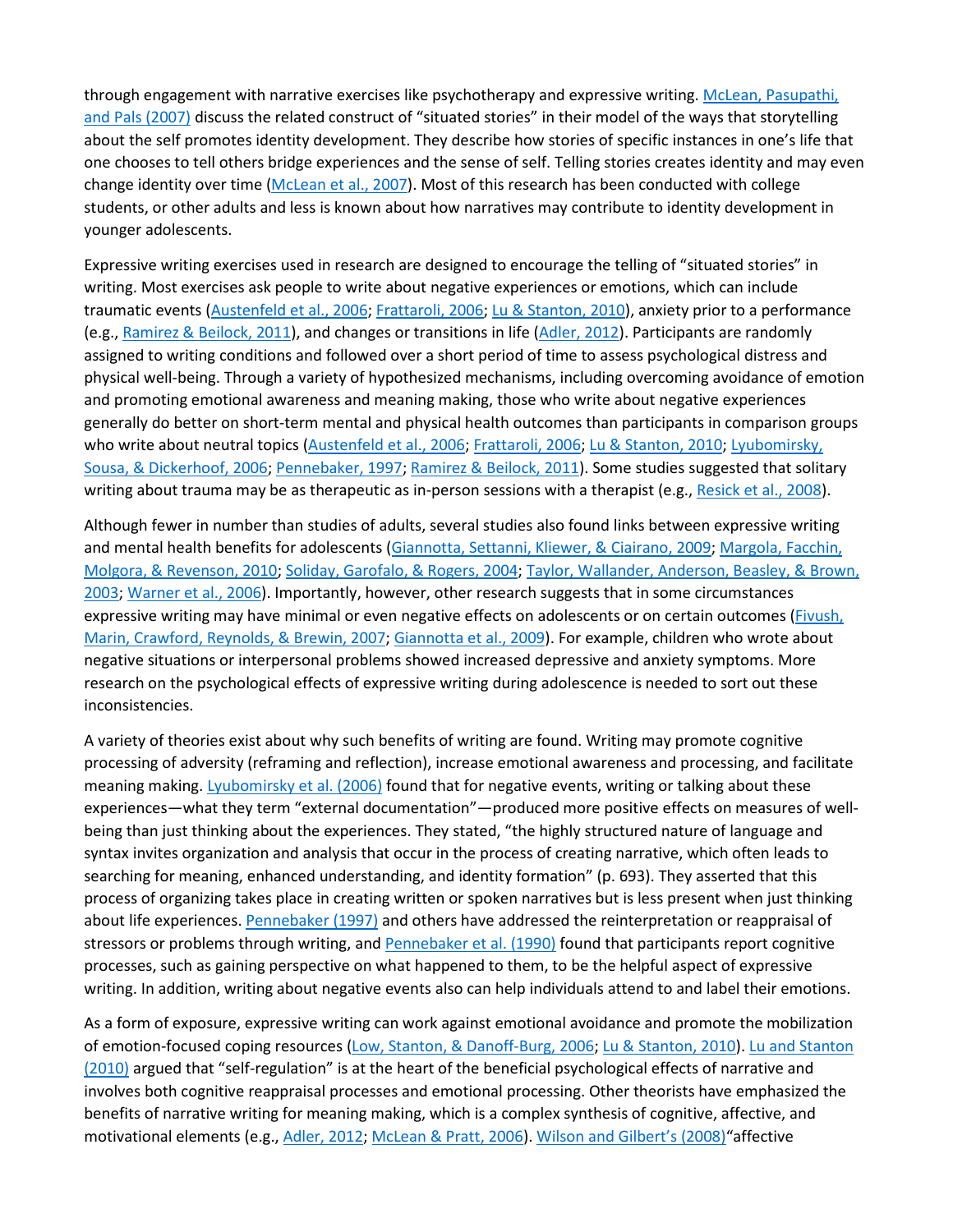adaptation theory" held that negative emotional reactions to events decrease as people make sense of what happened in their lives.

Researchers have also found psychological benefits of writing about positive events or aspects of the self [\(Burton & King, 2004,](https://journals.sagepub.com/doi/10.1177/0022167815618494) [2009;](https://journals.sagepub.com/doi/10.1177/0022167815618494) [Frattaroli, 2006;](https://journals.sagepub.com/doi/10.1177/0022167815618494) [Fredrickson, 2001;](https://journals.sagepub.com/doi/10.1177/0022167815618494) [King, 2001\)](https://journals.sagepub.com/doi/10.1177/0022167815618494). Interestingly, in a sample of adolescents, [Facchin, Margola, Molgora, and Revenson \(2014\)](https://journals.sagepub.com/doi/10.1177/0022167815618494) reported self-concept improvements for those who wrote about the positive aspects of the transition to high school rather than just writing about their thoughts and feelings or writing about neutral school activities.

# The Current Study

What has been largely missing to date is exploration of participants' own perspectives on what was valuable about expressive writing. What are their own views of the benefits and impacts? How do they describe participating in expressive writing? How do participants perceive the expressive writing task over time, beyond short-term measured outcomes? Given [Lu and Stanton's \(2010\)](https://journals.sagepub.com/doi/10.1177/0022167815618494) call for more complex models, qualitative methods are uniquely positioned to illustrate factors related to narratives that may be missed in quantitative studies using established measures. For example, to date the range of outcomes studied is rather narrow, consisting primarily of inventories of psychological distress or physical health symptoms rather than indices of positive development or well-being.

The purpose of the current study was to extend the findings reviewed above by examining both adolescent and young adult participants' reflections on an essay project for middle and high schools called the Laws of Life Essay Program [\(Veljkovic & Schwartz, 2001\)](https://journals.sagepub.com/doi/10.1177/0022167815618494). This program has been instituted in schools across the United States and abroad, and tens of thousands of middle and high school students each year are invited or required by their schools to write an essay about one of their "laws of life," which is defined as a value or idea that guides how they see themselves or how they live their lives. Despite its widespread implementation, the Laws of Life Essay Program has received little empirical study. As part of a larger mixed methods evaluation of the Laws of Life program, character development, and coping, the current analyses examined semistructured qualitative interviews that asked participants what they remembered about their participation in the Laws of Life Essay Program and any impact they felt it had on them. We approached this project seeking descriptions of their writing experiences that emerged from their own recollections, rather than a priori codes we developed. Our aim was to identify participants' own views of why narrative might be important or not and to do this over a much longer time frame of reflection than is typical of experimental studies of narrative effects. Furthermore, though all participants wrote their essay during middle or high school, the age at which they were interviewed for this study ranged from adolescents who had recently completed the expressive writing task to adults for whom some time had passed since the experience. This broad age range allowed us to explore both short- and long-term reflections on the impact of the expressive writing experience.

# The Laws of Life Project

The Laws of Life Essay was developed by John Templeton in 1987. Students in middle or high school write a values narrative about a topic of their choice related to a "law of life." Students choose a principle or value that was important to them and that they think has guided their development to date and into the future. Fact sheets for teachers describe a range of prompts students may choose to respond to that center on this theme

Describe a personal experience that has helped you develop your law(s) of life. Describe a time in your life when someone has helped you. How has this affected your law(s) of life? What law(s) of life would you like to develop to become a better person? [\(Laws of Life Essay Program, n.d.-b\)](https://journals.sagepub.com/doi/10.1177/0022167815618494)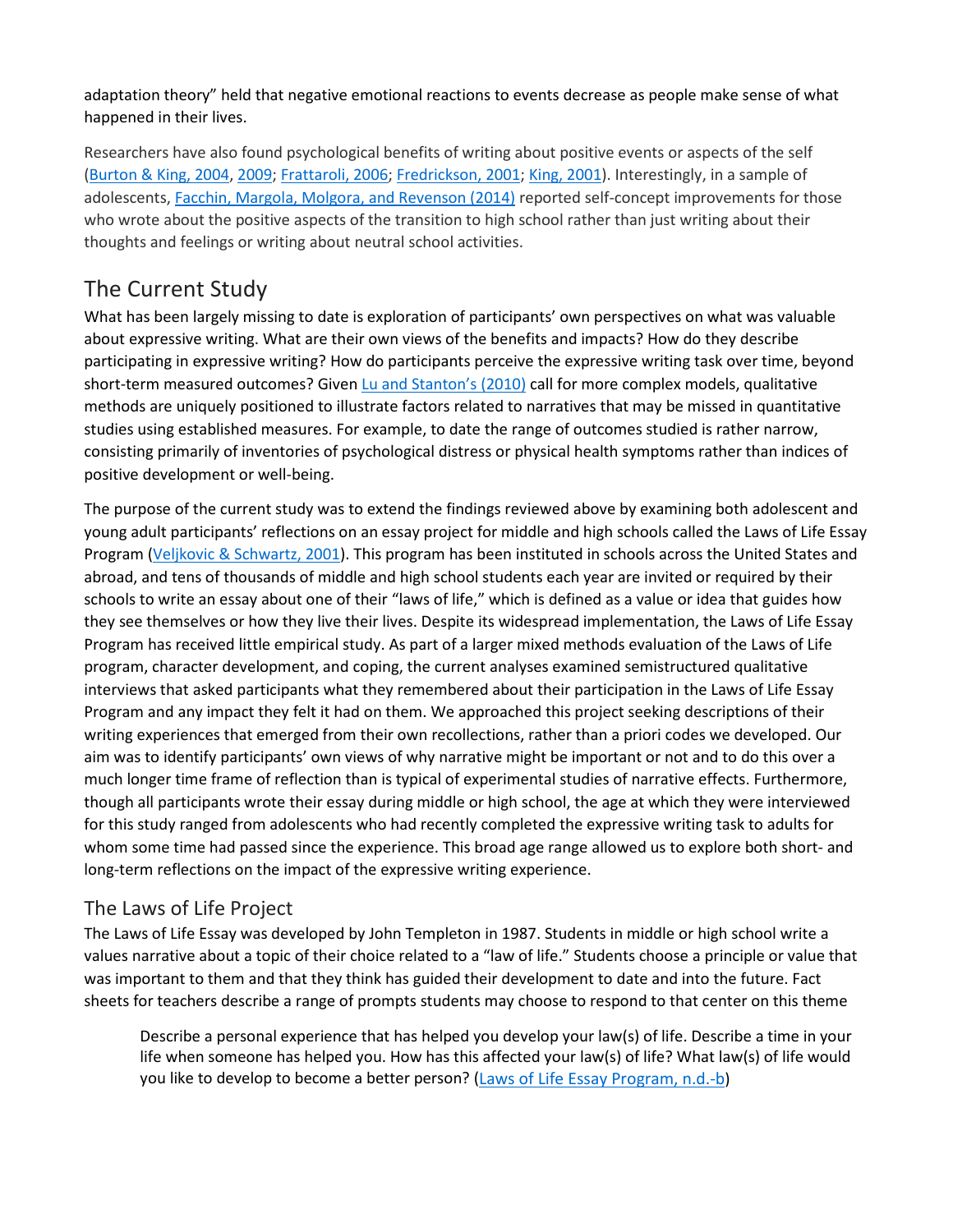The purpose of the program is to foster reflection among youth about their values with the assumption that this reflection will create a more positive sense of community in the classroom, promote character education, and lead to recognition of positive student values [\(School for Ethical Education, 2014\)](https://journals.sagepub.com/doi/10.1177/0022167815618494). The program is required in some schools, while in others students can choose to participate. It was mandatory in many schools in the geographic region in which the current study took place. It is a contest in that judges (in or outside of the school) assess the essays and choose winners who may receive some sort of recognition (for more information, see <http://capabilities.templeton.org/2004/character02.htmland>[http://www.lifepathsresearch.org/for](http://www.lifepathsresearch.org/for-educators-and-therapists/)[educators-and-therapists/\)](http://www.lifepathsresearch.org/for-educators-and-therapists/). The program has been implemented around the United States and internationally. It is similar in its use of narrative to school-based personal growth programs, including Freedom Writers.

# Method

## Participants

Participants were part of a larger, multimethod community study that recruited over 2,000 residents of rural Tennessee for a survey about character development, coping, and their participation in the Laws of Life Essay Program (see Procedures section, for a more complete description). The Laws of Life Essay Program has a 25 year history in Franklin County, Tennessee, and this county served as a major recruitment site for the study. Participants in the current analyses were 55 individuals residing in Tennessee all of whom reported that they had written a Laws of Life essay as part of the program and remembered details of their participation that they could talk about. The mean age was 25.24 (*SD* = 9.62) with a range from 13 to 44 years. Thirty-five participants (63.6%) were women and, consistent with the demographics of the area, most (80%) indicated they were White/European American.

## Procedures

Participants were recruited from communities in rural Tennessee using a number of procedures including word of mouth, newspaper and media advertisements, flyers, and booths at local festivals. Anyone between the ages of 12 and 45 years was eligible to participate in the broader study, though for this set of analyses only selfreported essay writers' interviews were used. Participants were given a \$50 Walmart gift card for their participation.

Semistructured interviews asked about a variety of aspects of a participants' life story to understand some of their most memorable moments, including high points, low points, and how they coped with stress. Relevant to the current analyses, the [appendix](javascript:popRef() lists the questions we asked as part of the interview and that focus on participants' reflections about the expressive writing exercise, the Laws of Life Essay. We note here that although theoretically the current research draws from the narrative theory of [McAdams \(2006\)](https://journals.sagepub.com/doi/10.1177/0022167815618494) and expressive writing work by [Pennebaker \(1997\)](https://journals.sagepub.com/doi/10.1177/0022167815618494) and others, we were interested specifically in participants' reflections about their writing and thus the interview questions look quite different from those used in these other research traditions. For this section of the study, we analyzed only interviews from participants who took part in the Laws of Life Essay Program. Interviews were audio-recorded and transcribed verbatim.

# Data Analysis

We used principles of conventional qualitative content analysis given our interest in description and our desire to clearly anchor descriptive themes in the words of participants (Goodman, Glenn, Bohlig, Banyard, & Borges, [2009;](https://journals.sagepub.com/doi/10.1177/0022167815618494) [Hsieh & Shannon, 2005;](https://journals.sagepub.com/doi/10.1177/0022167815618494) [Tutty, Rothery, & Grinnell, 1996\)](https://journals.sagepub.com/doi/10.1177/0022167815618494). Coding proceeded in three steps [\(Graneheim &](https://journals.sagepub.com/doi/10.1177/0022167815618494)  [Lundman, 2004;](https://journals.sagepub.com/doi/10.1177/0022167815618494) [Tutty et al., 1996](https://journals.sagepub.com/doi/10.1177/0022167815618494)). The first level involved a team consisting of all four authors who initially reviewed six interview transcripts to identify a set of meaning units. They used participants' own words to create a list of thoughts and experiences that participants described in relation to their participation in the essay program. Discussion of these six interviews included examination of points of agreement and disagreement until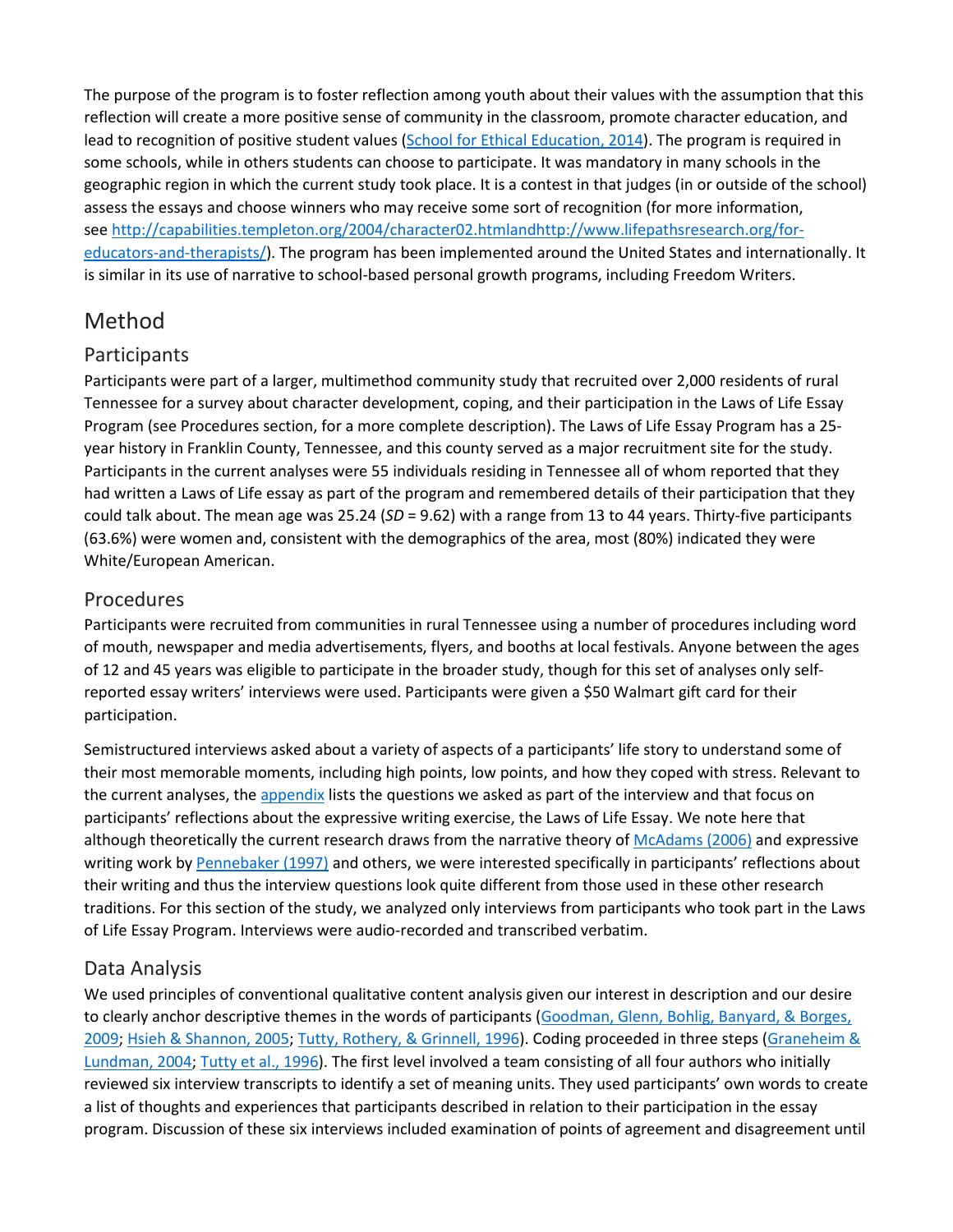consensus was reached on an initial set of codes that described participants' reflections about their essay writing experiences. Given the large number of codes on this initial list, the team of authors then reduced the number of codes by grouping them into a smaller set of higher order secondary codes. These codes remained grounded in the words of participants but were broader and more general to better encompass the responses of several participants at a time rather than the unique language of any one specific participant. Each of the codes in this list was described and explained in a codebook. During the third step of data analysis, the first author trained a team of three research assistants to do content analysis on the interviews. Training began with the first 14 interviews using the consensus review process the author team used above (Goodman et al., 2009). When consensus was reached on these initial interviews, the team of three research assistants coded the remaining interviews independently and then met to reach consensus through discussion of each. Consultation with the full authorship team was ongoing to discuss comparing and contrasting and any needed refinements of codes during the full coding process. Following all three coding steps and after all interviews were coded, the authors discussed and created a set of integrated themes that combined codes into three central findings of the study [\(Weiss, 1995\)](https://journals.sagepub.com/doi/10.1177/0022167815618494). Throughout this process, attention was paid to negative cases, that is, responses that did not fit into the themes as we began to describe them [\(Lincoln & Guba, 1985\)](https://journals.sagepub.com/doi/10.1177/0022167815618494). We discussed these in detail and as a result refined categories and themes or created new subthemes to better capture the full range of participants' experiences.

# Results

Below, we describe three major themes that emerged from participants' responses as well as subthemes. We used participants' own words to describe and illustrate key themes as much as possible.

# Reflection, Gaining Clarity, and Reappraisal

Many participants commented on how writing the essay provided them with opportunities to think about and reflect on aspects of their lives, which for some also resulted in gaining clarity about coping with adversity, their values, and themselves. It was a chance to step back to review something that had personal meaning to them and perhaps take a different perspective.

## Reflection

The "reflection" code was used to describe responses that indicated that the essay writing itself was a process of reflection and this process was valuable. One young man stated,

It made me sit there and think about things that I should have done, that I should do, and things that I should've have done . . . that I wish I had've done. . . . And then, that . . . I think since I know what to do now and what not to do, that I think later on the in . . . how can I explain it? Like . . . let me think how to explain it. I ain't very good at explaining stuff. In case something bad happened and I don't get to see them again. It just put it all in perspective. (18-year-old male)

Participants described a range of more specific topics that were the subject of their essays and their reflection and that made up three subthemes: reappraising adverse or stressful experiences, reflecting on relationships, and reflecting on values that guided their actions. Some also described how this reflection was connected to taking different perspectives on these topics, clarifying their thoughts and feelings.

A subtheme was reflection on adversity. Participants talked about reflecting on adversities including significant losses and traumas ranging from car accidents to victimization experiences. One 20-year-old male stated,

I wrote it actually on my dad dying and having to deal with it and how actually after he died, I had to go to the therapist. And having to deal with everything at home. Because I didn't write all that in the essay,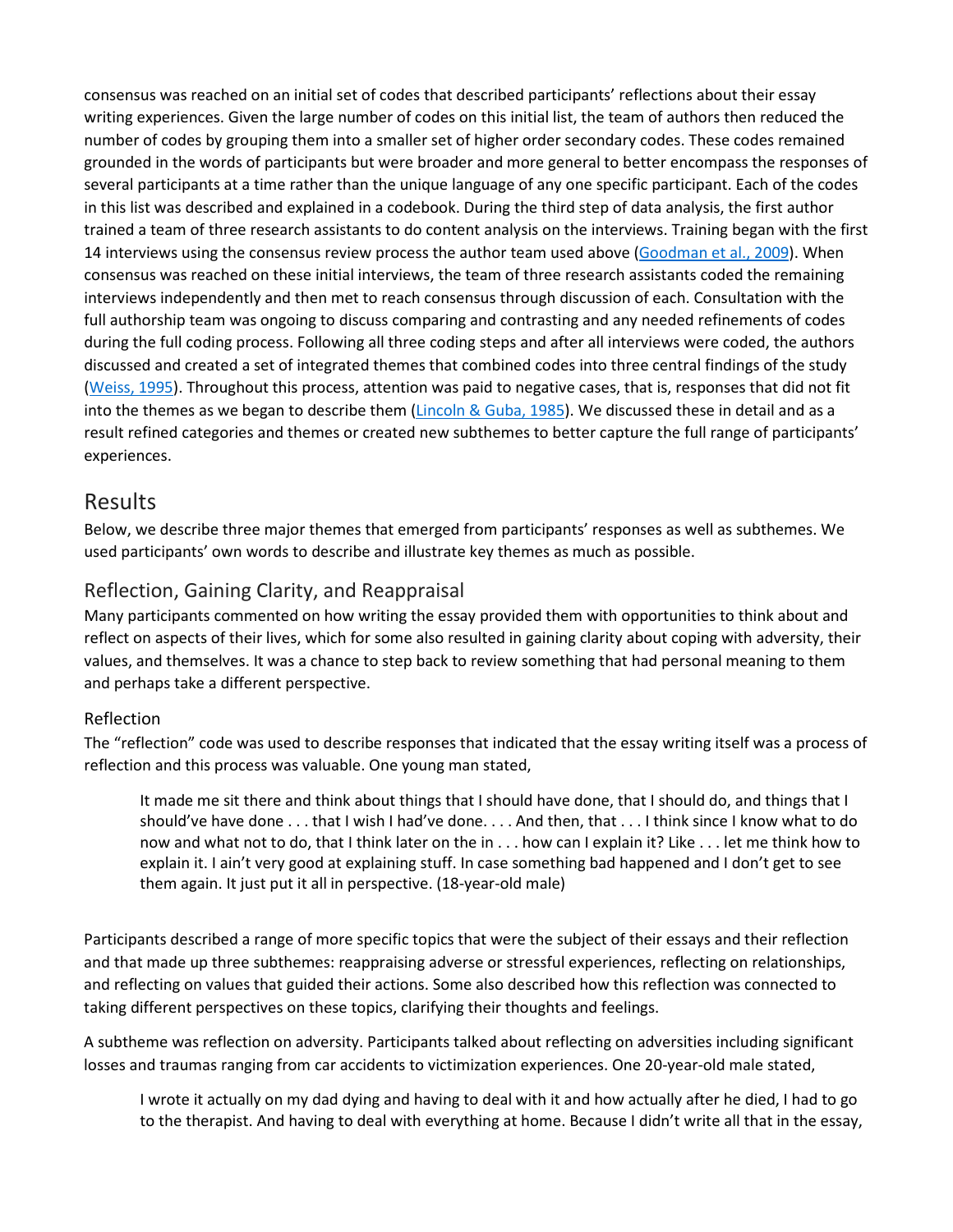just having to deal with basically him dying, taking on responsibility, and still going to school and wanting to do stuff. Just how you take care of myself and my family.

A young woman (age 23) wrote about the stress of her parents' divorce and her reaction to it:

It made me reflect on that experience more with the more mature-like thinking because, like you know, that was something I experienced in seventh grade, so writing about it helps me reflect on it and seeing the changes that I made since that experience, so it was good. I feel liberated a little bit.

Another adolescent participant talked about the value of reflecting on the past and coping with adversity including a fire that affected her family:

I like writing, it helped me kind of—I think writing the last one I wrote helped me more understand what happened in the experience. I've never really like sat down and recalled it all, and it helped me do that . . . I think it's helped me reflect on it, more than shape it. It's helped me to understand what's gone wrong, or what's gone right, and help me be thankful for more things. (17-year-old female)

Other participants wrote about the stress of developmental life transitions like moving from middle to high school, such as these comments from a 17-year-old male:

I was really worried about, like, the things that I've learned in middle school. I was scared that it really wouldn't apply to high school. Like, it'd be something completely different, and I was worried about getting bad grades and, like, for some reason I was worried about failing my ninth grade year because I wasn't smart enough. I know [the essay] was about my middle, like, being in the private school so long, what I was accustomed to and worried about. I was really worried about the transition of going into high school.

#### Clarity

A number of participants described a general sense of clarity gained from writing about adverse or stressful experiences. For example, one young woman stated,

Yeah, writing about it made me more open to my thoughts. It made me focus and everything that I really didn't understand. So, writing about it really helped me understand what I was going through and everything. (16-year-old female)

#### Another wrote,

Really, it helps you realize basically about yourself, because you're writing about what, what you have to cope with and what helps you be a better person. And then it makes you realize you're not as bad as you make yourself think. (17-year-old female)

A young man (17 years old) talked about how the essay helped him gain clarity, which resulted in better coping for him,

I remember the reason I wrote it, I was in the seventh grade, and in the seventh grade teachers started to get a lot more serious about preparing you for high school, and that really worried me. And, that's why I wrote it. I wrote it, like, I wrote it to kind of share, like, my thoughts about preparing, like I said, I was kind of scared and worried about it . . . It made me realize a lot more things. Like, it kind of like, I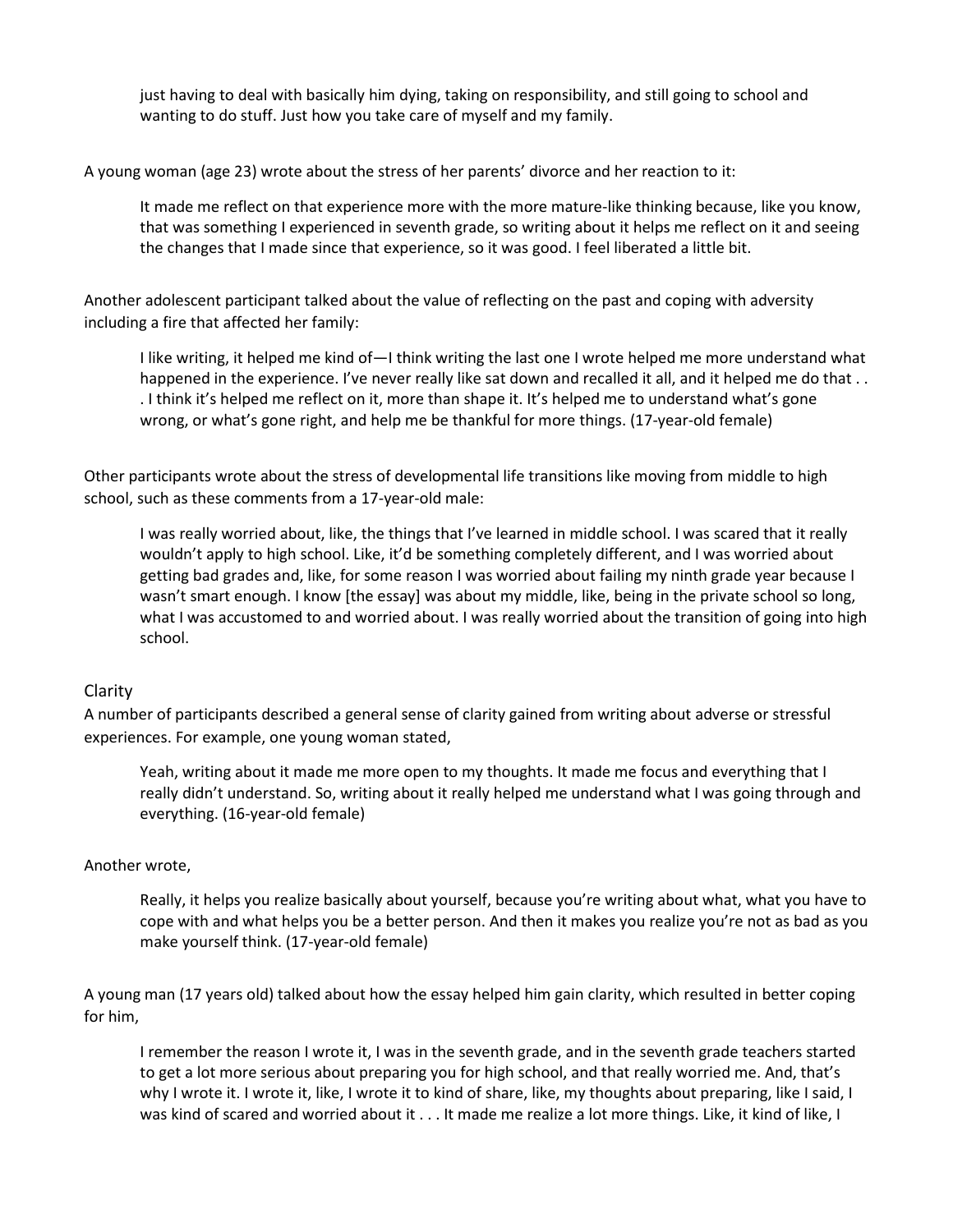had a bunch of like jumbled ideas in my head about high school and stuff, and when I was writing it on paper, it made it a lot more clear.

#### One participant remarked about gaining more emotional clarity,

It really was a way to release some feelings. It had been a few years since my mother died, it had been 3 years, so it was a way to release some of that. . . . Writing the essay, it put a totally different light on it. It was more of a positive—it was not a negative of how I felt when she—it was a positive of how I was moving on. So it definitely helped in that aspect. (24-year-old female)

#### Another said,

Yeah, I think, uh, I think since I was able to write it all down, the way I felt, and stuff, that it, you know, helped me and made me feel better and I guess to get it all out and stuff, even though I didn't actually tell my dad how I felt, and stuff, and yeah, I think it helped me. (43-year-old female)

As a second subtheme, a number of participants described how the essay was a process of thinking in a different way about a significant relationship. For example, one adult man (39 years old) said,

What it did was, I mean, it kind of opened me up to a lot of things. I mean, as I was sitting there writing, I never really just took the conscious decision just to think about the dynamics of my mom being a single parent, working her butt off. But still, for the most part, I think she raised four decent children, and it kind of opened up a little bit more about my mother's personality, and the characteristics that she displayed. Being a hard worker. I think more than anything, I learned a little bit more about my mother.

#### Another participant (16-year-old male) described,

that I was sometimes very disrespectful and very angry with them [my family]. But it made me realize they were extremely important to me. Somewhat, it showed me that I actually had to show that I care about people to actually make them realize what was making me angry, and how they could help me with it. It showed me what was really important in life, and how you can take those things and apply them to your life.

#### Reappraisal

In addition to relationships and stressors or adversities, participants described using the writing to review values they held. One woman in her twenties stated, "I wrote about love and compassion and how that can sometimes turn into anger and selfishness." A young man (19 years old) said,

It was tough to, like, write such a short essay, but, but in trying to make it concise, it helps me think about things, like my perspectives on growing up . . . I wrote about, like in the conclusion I wrote about how it's taught me diligence and perseverance to keep going despite the odds.

The different values described were as varied as the participants' experiences as two women in their twenties and thirties describe:

My dad was a Vietnam veteran, and so um, just, that even though he was sort of, you know, a painter and could have been a hippie, he went in to the military because, you know, it was what you should do and, you know, that sort of . . . [sigh] I don't know, just, he felt like it was his duty, you know, and he had that sense of loyalty to his country like patriotism is, was a big thing. My dad (was) very patriotic and in,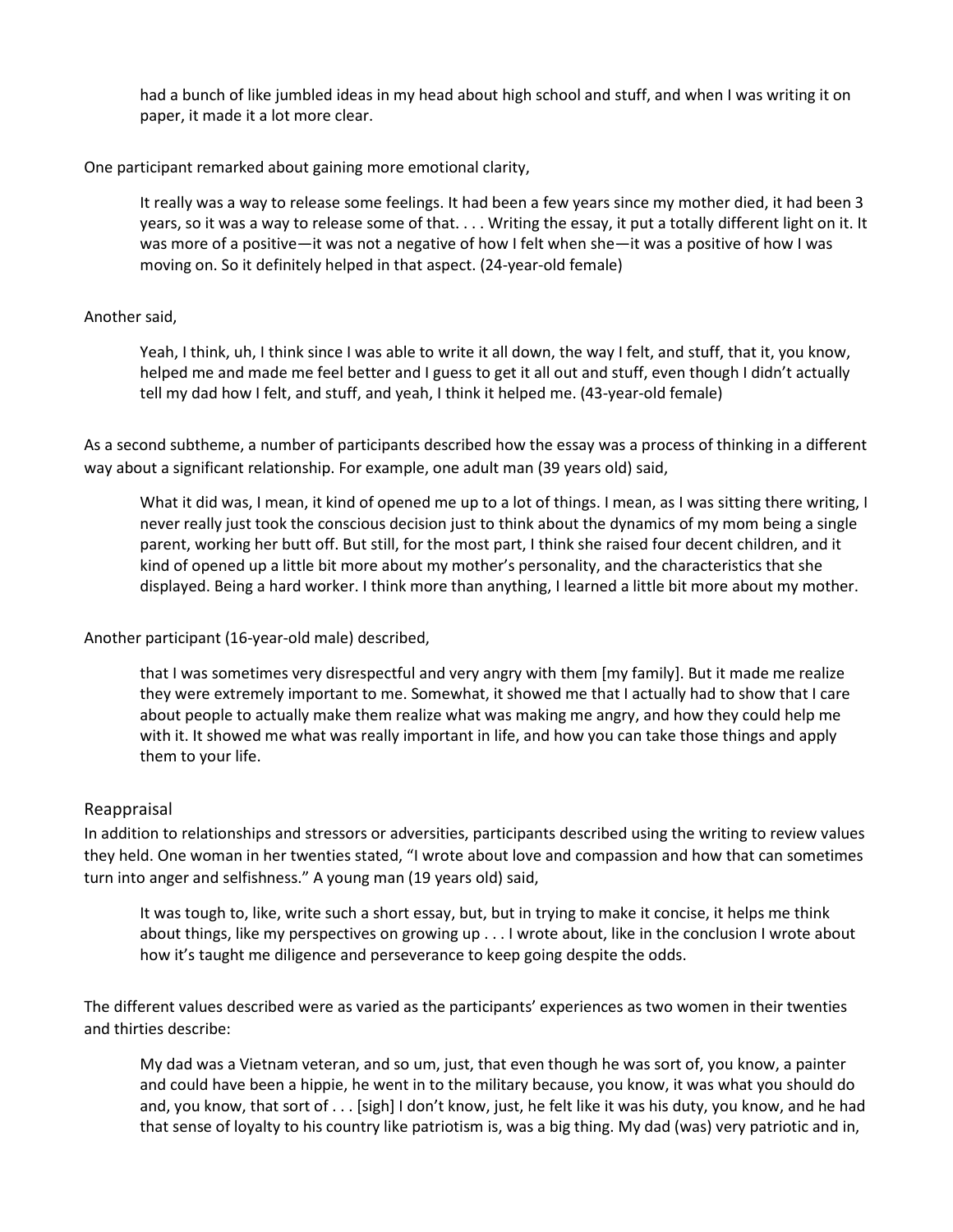you know, helped instill that in me, you know, with—not being blind to this, you know, that our country's not perfect but just that you do love your country and you do, you know . . . (38 years old)

For me it was a lot about putting a solid idea or, you know, putting it into words, what I'd learned from other people, and um . . . and it wasn't so much that I was suddenly discovering that honesty was the best policy, but it was, it was trying to define what exactly I thought about that quality, you know. . . . So, again, at the beginning it was a lot of still repeating of my parents and then by the time I was older it was, these are the things that . . . it was coming from a base of what I'd learned and it was me describing what I thought was important as, as a young adult. Um, so I guess it, you know, it was important to make me think about that. (22 years old)

Yet another (21 years old) described how the essay helped her gain clarity about values learned from family:

I don't know exactly how I phrased it but, just about like serving others and being kind, being hospitable. I talked about um, thinking about consequences, like thinking things through before doing them because my grandfather had a phrase that he always said and my dad still quotes him on it to this day every time, you know every time he says, "Bye," he'll say like "Remember [name] said, he always said you can get into more trouble in 5 minutes than you can get out of in 5 years." And so I wrote about that and kind of the impact that that's had on just making me, you know, just teaching me that it's important to think things through before you do them.

#### Audience

The second theme that emerged was titled "audience." A number of participants talked specifically about how an important facet of the essay writing was expressing themselves to others or being heard by others. Participants in this category talked about writing not as just journaling their experiences but writing with a sense that they had something important to say to others. There was a relational aspect to these responses—that the essay was a form of communication. There were three subthemes here: benefiting others, being seen differently by others, and expression of one's own voice.

#### Benefiting Others

The first subtheme is the most explicitly relational and was termed "benefitting others." Participants' responses included a clear awareness that others would read their essay and could gain benefits from doing so. Participants hoped that others could learn something from their experiences and their story, something that would help others in their own lives either through lessons learned, gaining strength or perspective, or knowing that they were not alone in what they were going through. One participant remarked (28-year-old female)

putting it down on paper and writing it out a little bit and actually knowing that someone else is going to read it. And maybe get something out of it. That was exciting to me that other people might read the essay and it might help them in some way.

Three women from different points in the life span, one a teen, one a young adult, and the other an adult put it in these ways:

I did not realize people actually liked it as much as they did and when people started reading it and started to see that other people feel that way, like my grandparents they passed it around to all of their friends, and they were like, oh, this reflects on my life too, and it made me just see the connection between everybody, and what they've been through. (17 years old)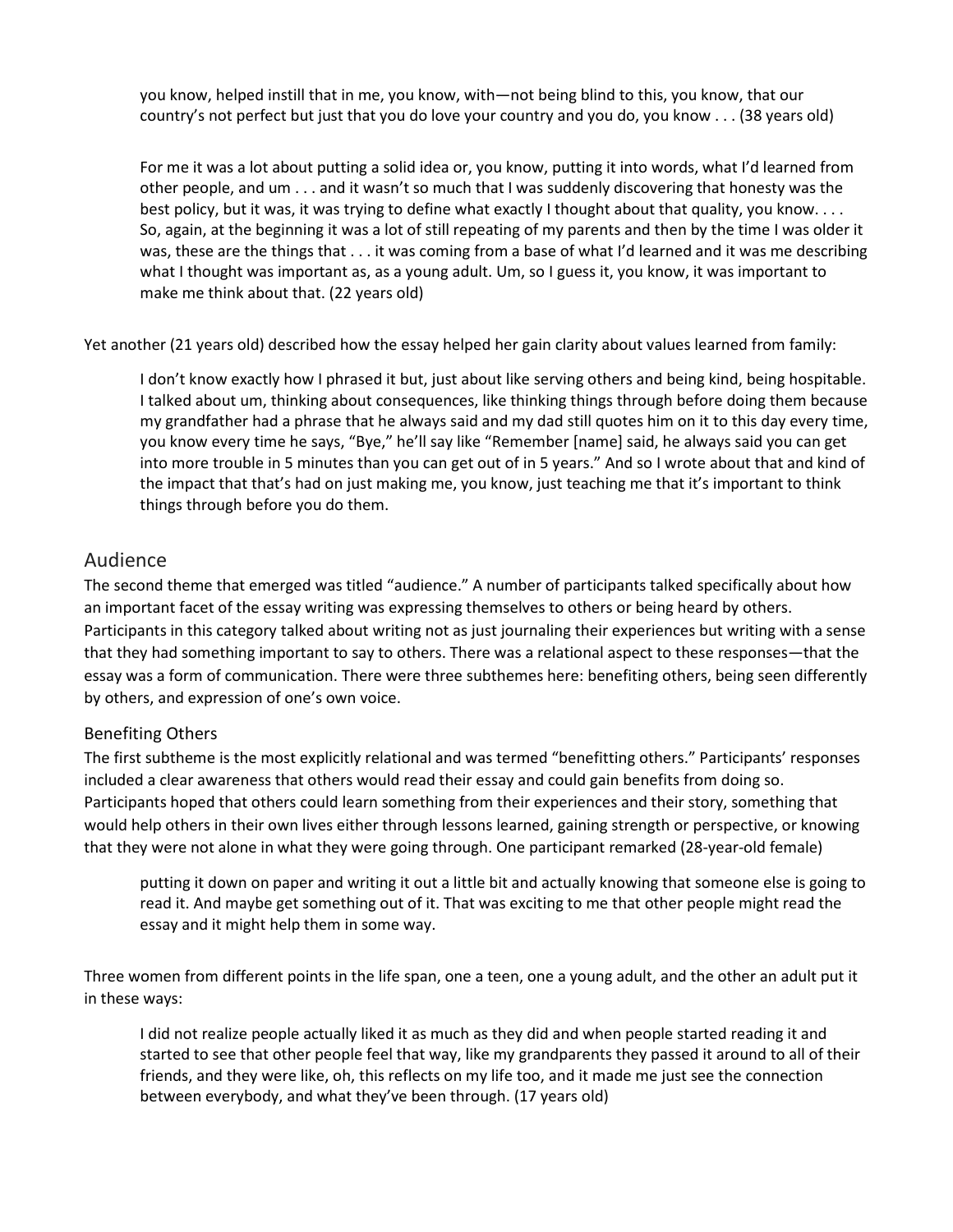Teachers reading it, it might help somebody else. A lot of times when people read your life and they're like, "Wow, well they did this," then it might help somebody else. (25 years old) These Laws of Life, they are a reality check. Um, 'cause you never know who's going to be reading them. You never know who you're speaking to in your audience when you're reading them. Um, words can touch people, and it all depends on how you want to touch them. Good or bad. (30 years old)

#### Being Seen in a New Way

A second subtheme seemed to describe changes in relationships with others as a result of writing the essay. We labeled this "Being seen by others in a new way." In these responses, participants described how they felt that other people—teachers, peers—learned something new about them from the essay and understood the participant in a different way, perhaps saw them in a new light because of what they had written. A young woman (18 years old) stated,

It helped, it actually explained how the problems in my life have helped me be the person I am today and how I take care of those problems and figure those problems out. It also helped my classmates and my teachers figure out a little bit more about myself and how my childhood made me the person that I am.

Another participant talked more about classmates, "And I think they related to me differently after that, and probably in a more favorable way, and so I think that probably changed things somewhat" (26-year-old female).

#### Voice Expression

The third theme we termed "Voice expression" and in this subtheme audience and the presence of others was more implied than explicit. Responses in this category were about participants indicating the importance of finding their own voice, of sharing experiences out loud that they had kept inside. Embedded in these responses was a sense that they had a valuable perspective to share and that the act of telling through writing the essay was empowering. One participant put it this way, "It's something that in life you'll look back on it, and you know, it'll help you. And you can tell your story to people" (32-year-old female). This sharing of thoughts was also described by another participant, "I mean, so other people could read it. Like, so my teacher would know what I was thinking. I didn't have to write it, so, like, I really wanted to share, like, my thoughts with people" (17-yearold male). Two women were quite clear about how voice through writing in particular as a medium of expression, particularly writing about adversity, was important to them:

Reflecting on it helped, because like I said, you can't help anybody if you get a total wreck when you talk about stuff. And then you know, some people will immediately take that as wanting attention or pity, and so you have to go about things a certain way. So reflecting while you're writing an essay, you know, you're telling, you're writing someone that you won't meet, so there's no judgment there to influence you on how you write, and it's a freedom that you probably don't get all that often. So reflecting and writing helped. (15 years old)

When the Laws of Life essay came up that year I decided to concentrate on my early childhood and my beginning and how that shaped the person I was at that time, because my early childhood was physical, emotional and sexual abuse and up until that point I hadn't talked about it . . . I enjoyed writing that last essay. Um, because like I said I was more free, open and more honest with my emotions. It was the first time I stepped outside the box. I didn't worry about what others may think. (30 years old)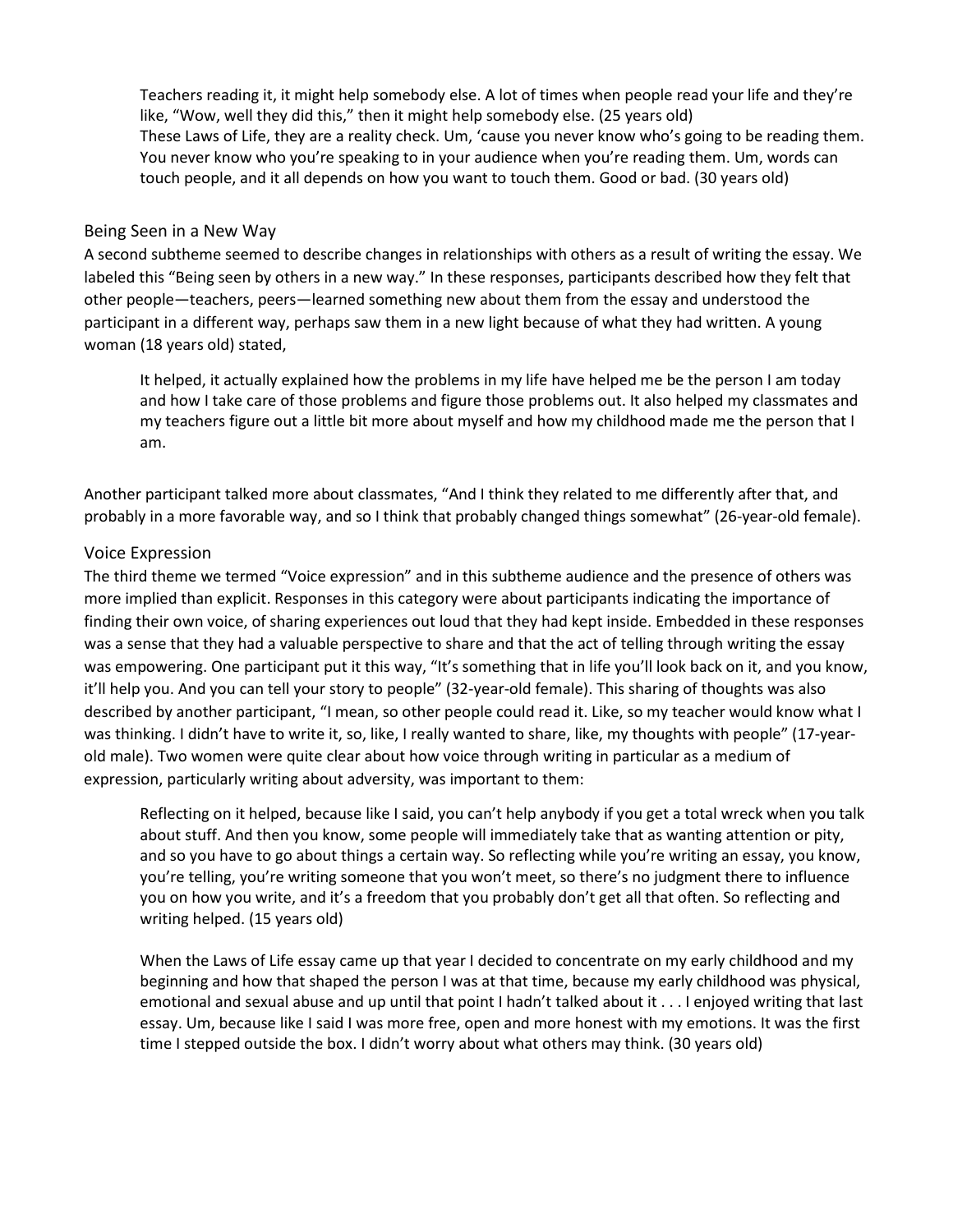## Narrative Disengagement

Some essay writers reported that they did not remember what they wrote in their essay but made statement about the experience of writing the essay that fit within the codes. Many of these responses contained statements that we described as "narrative disengagement." This code was used for indications that the participant did not take the essay writing seriously, did not do a lot of thinking about it, did not spend much time on it, or just did it to complete it as a school assignment. These responses usually included some discussion of not choosing to write something personal. For example, one participant described,

The reason that probably I don't remember it and it wasn't very significant with me is because I didn't write about something that was personal or from the heart. . . . It was probably me attempting to write about something, um, but it wasn't truly heartfelt and that's probably why I don't remember it. (34 year-old female)

#### Another noted,

I think it may have had more opportunity to if it wasn't for having to check the grammar and everything and worry about. If I could have just wrote freely and made half sentences and—like I'm sitting here talking to you—then it probably would have meant more. Instead of being homework. (29-year-old female)

Another participant remarked, "So it wasn't like a soul-searching like opportunity for me to investigate, you know" (24-year-old female). Another said, "Basically, it was just abstract and I'm sure I talked about, like, Mother Theresa and gave some song lyrics or something, but it was, like I said, really not personal at all, just something I had to do" (24-year-old female). This suggests that the way the essay was presented or how participants chose to participate made a difference in whether it was an expressive writing assignment that made an impact or not. We called this "narrative disengagement" in contrast to participant responses like this one: "I mean we had to write essays anyway, so might as well be about something, you know, that you felt was important instead of just, you know, somebody else picking it out of a book" (25-year-old female), which indicates more narrative engagement. This distinction between narrative engagement and disengagement suggests an interesting moderating variable that may need to be considered in further analyses of the impact of expressive writing on outcomes.

Indeed, a few participants (less than five) talked about the essay program in more ambivalent terms—at the intersection of engagement and disengagement. This was a small subset of participants but their responses were interesting. They described taking the writing seriously and writing about something quite personal. They then seemed somewhat surprised by what they had written and did not want to share it with others:

Because really it was just personal and I felt like it [writing the essay] was helping me get through it [adversity involving the loss of a significant family member]. And then as soon as I wrote it I was just like, "I'm not turning this in," so I threw it away.

This suggests that for some, writing the essay without an audience and alternately engaging and disengaging from the writing may be helpful strategies for processing emotionally challenging material.

# **Discussion**

There is growing evidence that expressive writing exercises can promote changes in views of the self as well as changes in emotions and well-being that are related to self-concept (McLean et al., 2007). As schools examine how to teach about issues such as emotion regulation and coping, respect, fairness, and responsibility in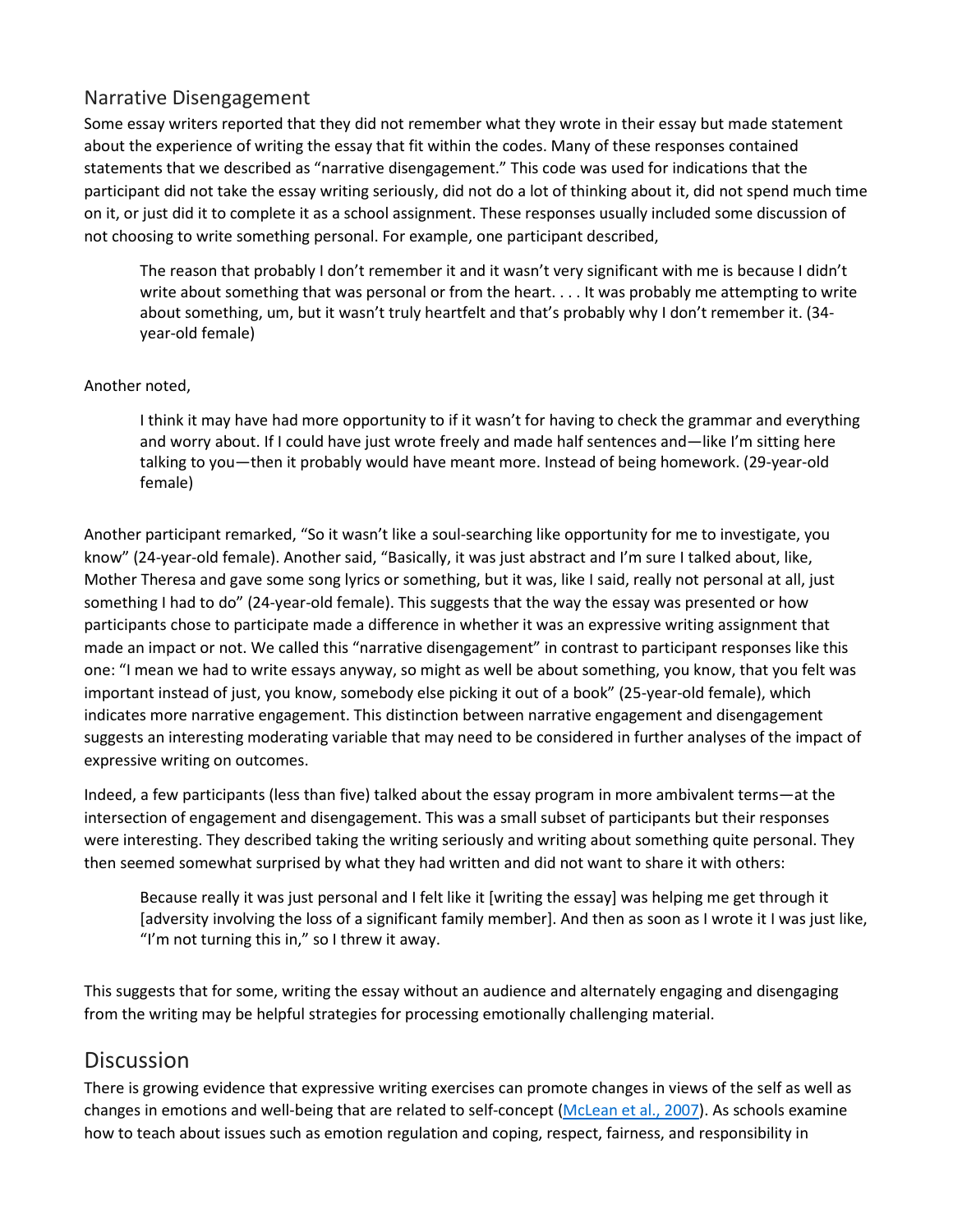addition to academics, a focus on understanding the stories we tell about ourselves has emerged and schools are using expressive writing as a tool to promote positive development among students (Facchin et al., [2014;](https://journals.sagepub.com/doi/10.1177/0022167815618494) [Kliewer et al., 2011](https://journals.sagepub.com/doi/10.1177/0022167815618494); [Smith, 2013;](https://journals.sagepub.com/doi/10.1177/0022167815618494) [Wilson, 2011\)](https://journals.sagepub.com/doi/10.1177/0022167815618494). The current study was a formative evaluation of a schoolbased essay writing program during adolescence. Our goal was to understand through participants' own eyes their impressions of this writing exercise and whether they felt it influenced them in any way. Participants' provided self-reflections across a range of years after they wrote their essay, thus the current study used a time frame for reflection and assessing impact that was much longer than most other research on expressive writing. The study used a community rather than college student or clinical sample and assessed an expressive writing task in a more naturalistic setting (a school) rather than one that was experimentally induced. A number of interesting themes emerged from what participants recalled and described. The three themes of reflection, audience, and narrative disengagement are not an exhaustive list of ideas contained in these sections of the interviews, but they do reflect aspects of experience that appeared in many interviews as well as ideas that help us both confirm previous research and understand different aspects of individuals' experience of expressive writing narratives than usually appear in the empirical literature. The importance of audience and sharing one's narrative is a novel impact that has not been identified in previous research. Furthermore, while most quantitative studies of narrative focused on physical and mental health symptoms checklists as outcomes, participants in the current study noted changes in their views of themselves as a key benefit, an outcome less measured in previous research.

## The Importance of Reflecting and Engaging

Consistent with previous research, participants talked about cognitive benefits of expressive writing [\(Frattaroli,](https://journals.sagepub.com/doi/10.1177/0022167815618494)  [2006;](https://journals.sagepub.com/doi/10.1177/0022167815618494) [Pennebaker et al., 1990](https://journals.sagepub.com/doi/10.1177/0022167815618494)). Participants noted the benefits of reflecting on their own experiences. It helped them gain perspective on life events and stressors and in some cases promoted better coping efforts. Participants described greater self-understanding, improved clarity about goals and values, and changed perspectives on important relationships as a result of writing the essay. Researchers have hypothesized that reflection and perspective taking are important mechanisms that account for the benefits of expressive writing [\(Pennebaker, 1997\)](https://journals.sagepub.com/doi/10.1177/0022167815618494). The current qualitative data support this theory.

Also consistent with the expressive writing literature, participants in the current study reported writing about a variety of personally meaningful topics. The most prevalent were adversities and stressors, although some wrote about developmental moments or learning experiences. Indeed, participants discussed how engaging with the writing process with personal material was a key component of making the writing meaningful and beneficial to them. Participants who indicated what we termed "narrative disengagement" did not report benefits to writing. It is interesting that in this naturally occurring expressive writing task, participants seemed to replicate the conditions that are created in expressive writing experiments (where some individuals are assigned to write about something personally meaningful and some to write about neutral everyday behaviors). That is, some people chose to write their essay about a personally meaningful topic and these people described benefits to this writing process. Other participants described a lack of engagement—they did not take the essay seriously, treated it as a standard or boring homework assignment, or wrote about something that did not really resonate with their life experience. These participants often remarked that they remembered little about writing the essay and did not perceive much benefit from writing. This finding suggests that in order to leverage the possible benefits of the expressive writing, students in expressive writing programs like the Laws of Life Essay should be explicitly encouraged to write about something personally meaningful to them. Furthermore, public and formal writing programs could also perhaps be partnered with more private journal-type reflections that students might be encouraged to do prior to writing the more formal essay. This might increase meaningfulness for some participants.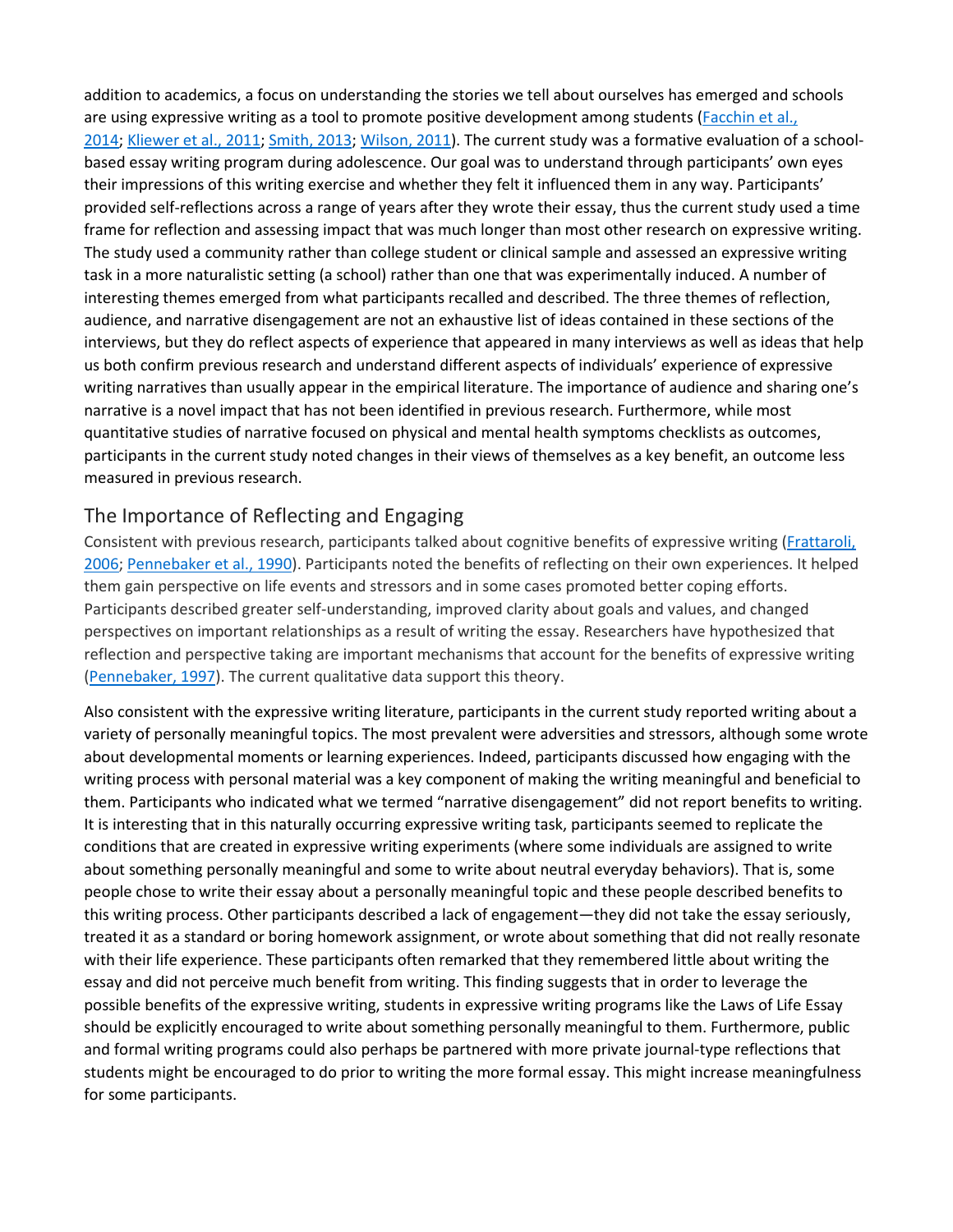# New Insights From Participants' Voices: The Importance of Telling Others

We felt that one of the most interesting findings in the current study was the theme of audience. This theme was unexpected and differed from what has been found in previous research on narrative. Most theorizing about the function of narrative has focused on the value of reflecting on the self, and the few studies examining the effects of sharing the narratives with an audience have suggested that it has little benefit and perhaps some cost. An early study by Czajka (1987, as cited in [Pennebaker, 1997\)](https://journals.sagepub.com/doi/10.1177/0022167815618494) found no benefits to writing when the participant thought someone else was going to read it and [Pennebaker and Seagal \(1999\)e](https://journals.sagepub.com/doi/10.1177/0022167815618494)choed this in their review. Furthermore, [Frattaroli's \(2006\)](https://journals.sagepub.com/doi/10.1177/0022167815618494) meta-analysis found that participants who did not show their writing to anyone showed slightly more positive effects of writing, though Frattaroli noted that relatively few studies have people write and actually keep their writing private, because in most study designs, the experimenters read the writing. [Resick et al. \(2008\)](https://journals.sagepub.com/doi/10.1177/0022167815618494) described how expressive writing in cognitive processing therapy for trauma typically includes discussions of the writing with the therapist. Thus, most models of expressive writing seem to include audience implicitly but have not studied this aspect.

Interestingly, several participants specifically remarked that one benefit of writing the essay had to do with the potential impact on others. Some cited the hope that other people would learn from their experiences and this would help readers in their own lives. Others said they gained a sense of empowerment from knowing others heard what they had to say, while a subset also hoped that this communication would enable peers or teachers or family members to see them differently. Differences between the current findings and past studies may come from methodological differences. Participants in the current study wrote a Laws of Life essay that was part of a contest. Thus, they were aware that other people would read their essay, including their teachers, a panel of judges, and—for winning essays published in the newspaper—their peers and families. By contrast, participants in more traditional lab-based studies had a more implicit audience that consisted of researchers who were unknown to the participant. The communicative function of expressive writing was likely much more salient to participants in the current study and thus may be related to different benefits (or costs). The current study seems similar to what McLean et al. (2007) described in relation to the benefit of storytelling for selfdevelopment as telling the story to others is a key component of their model. Our findings suggest that future studies should more carefully explore how a writer's perceptions of who may be reading their writing moderate effects of expressive writing.

# Appreciating Complexity in Reactions to Narrative

The topic of audience is complex and warrants further research. A few participants in the current study explicitly did not want others to read what they had written. These participants described throwing away their essay, which they described as containing personal reflections they did not wish to share with others. For example, one participant who noted,

But I think the main reason I remember it is just because all of my family ended up reading it after it won, which is something that I didn't really like. I don't really like it still. I don't know why, but just something about showing my family things that I've written, I just don't like it. Like I'm always really personal with it.

These examples, while few in number, are a good reminder that reactions to expressive writing are complex. [Ullman \(2011\)](https://journals.sagepub.com/doi/10.1177/0022167815618494) reviewed research that suggested that for some trauma survivors, expressive writing or disclosure to others has few positive and even potentially negative effects. Although most participants in the current study reflected positively on their experience, some seemed to derive benefit from writing but did not wish to share what they had written or expressed ambivalence about what they learned from their reflections.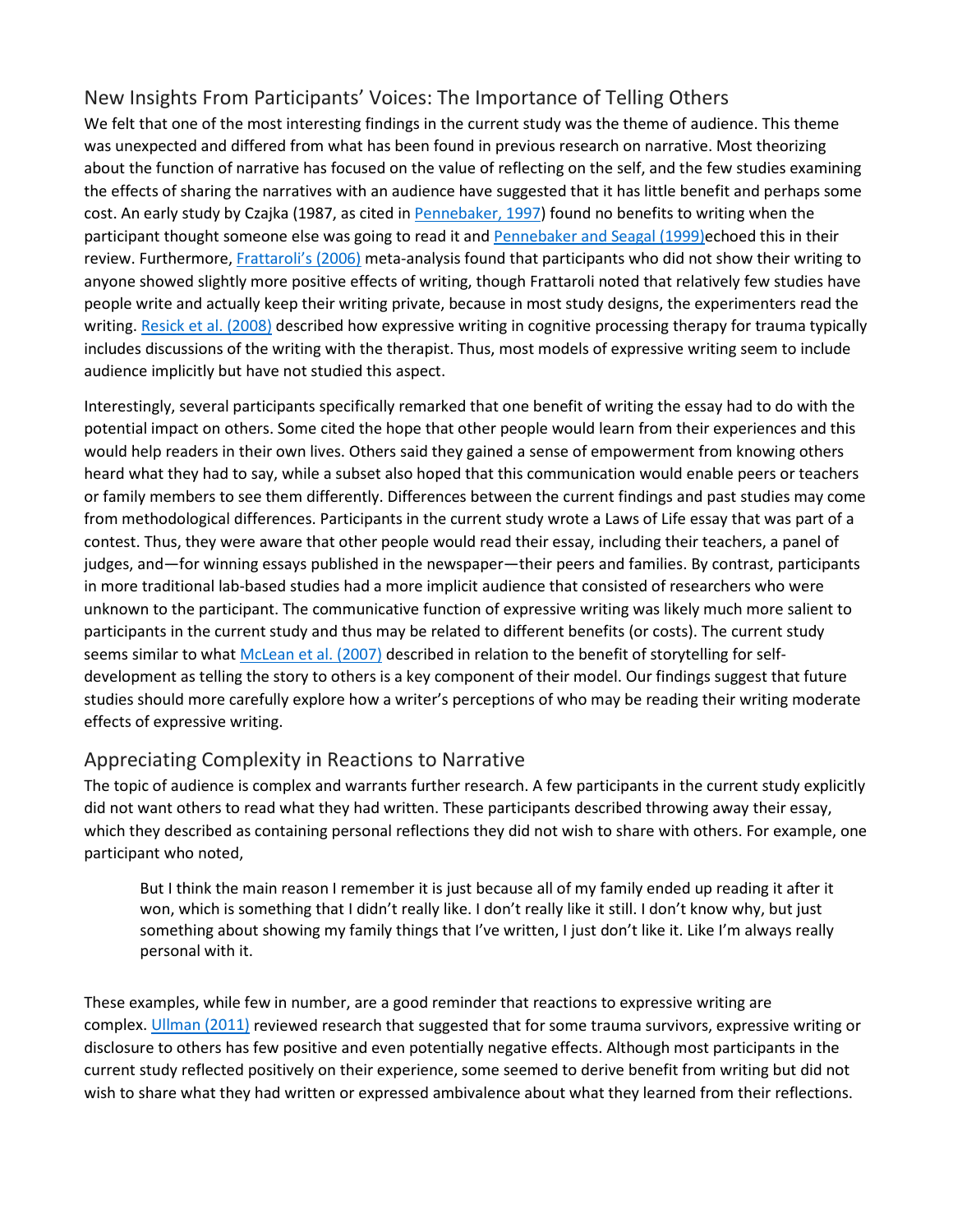Further research is needed to better understand the moderating variables that may explain these different experiences including age differences.

# Limitations

There are a number of limitations to the current study. The sample, though large for a qualitative study, was small in comparison to the number of people who have written a Laws of Life essay. We relied on a single informant and future research would benefit from other informants such as peers or teachers. Our sample, and the community from which it is drawn, is fairly homogeneous with respect to race and socioeconomic status and it would be valuable to study these processes in other communities. Thus, caution must be exercised in generalizing the present findings. The study used cross-sectional methods and further studies of the benefits of using narratives in community settings are needed that follow individuals over time.

# Conclusions and Future Directions

The current study suggest that expressive writing holds promise as a strategy to support work in schools on social emotional learning or character education (Elias et al., 2014; [Kasler, White, & Elias, 2014\)](https://journals.sagepub.com/doi/10.1177/0022167815618494). It may help adolescents navigate the developmental challenges of identity formation and bolster coping with stressors they encounter. The study also brought to light new areas of narrative, specifically the role of audience as part of what expressive writers found beneficial in the narrative process. These themes suggested future research questions. For example, new quantitative measures of narrative engagement are being developed to more clearly assess how individuals approach the expressive writing process [\(Roberts, Hamby, Grych, & Banyard,](https://journals.sagepub.com/doi/10.1177/0022167815618494)  [2015\)](https://journals.sagepub.com/doi/10.1177/0022167815618494). As these measures are refined researchers should consider how to expand items and create subscales that perhaps capture these different aspects of people's experiences with expressive writing. Researchers should also assess a broader range of possible benefits to expressive writing, moving beyond mental and physical symptoms to assessing outcomes such as self-concept and identity development.

# Appendix

# Questions Used

## General Recall

What do you recall about writing the Laws of Life Essay? Some people wrote several of them, during different school years, usually starting in sixth grade and going through their senior year of high school. Do you remember how many you wrote? Do you remember the topics of your specific essays? Did you enjoy this experience?

## Impact on Life Story

Do you think that writing these essays shaped your life story at all? Did reflecting on the Laws of Life and then writing about a specific law that applies to your life influence who you became? If so, please explain.

## Most Salient Essay

Please tell me about a specific Laws of Life Essay that you wrote. Which was the most memorable or meaningful to you? What was the theme of this essay? How old were you when you wrote it?

## Law of Life and the Story of One's Life

Thinking about that most memorable essay, are there ways that it connects to the life story you have told me today? Is it related to how you have handled difficult situations? To the values that are a part of your childhood setting? To the virtues that you possess?

## Authors' Note

The opinions expressed in this article are those of the authors and do not necessarily reflect the views of the John Templeton Foundation.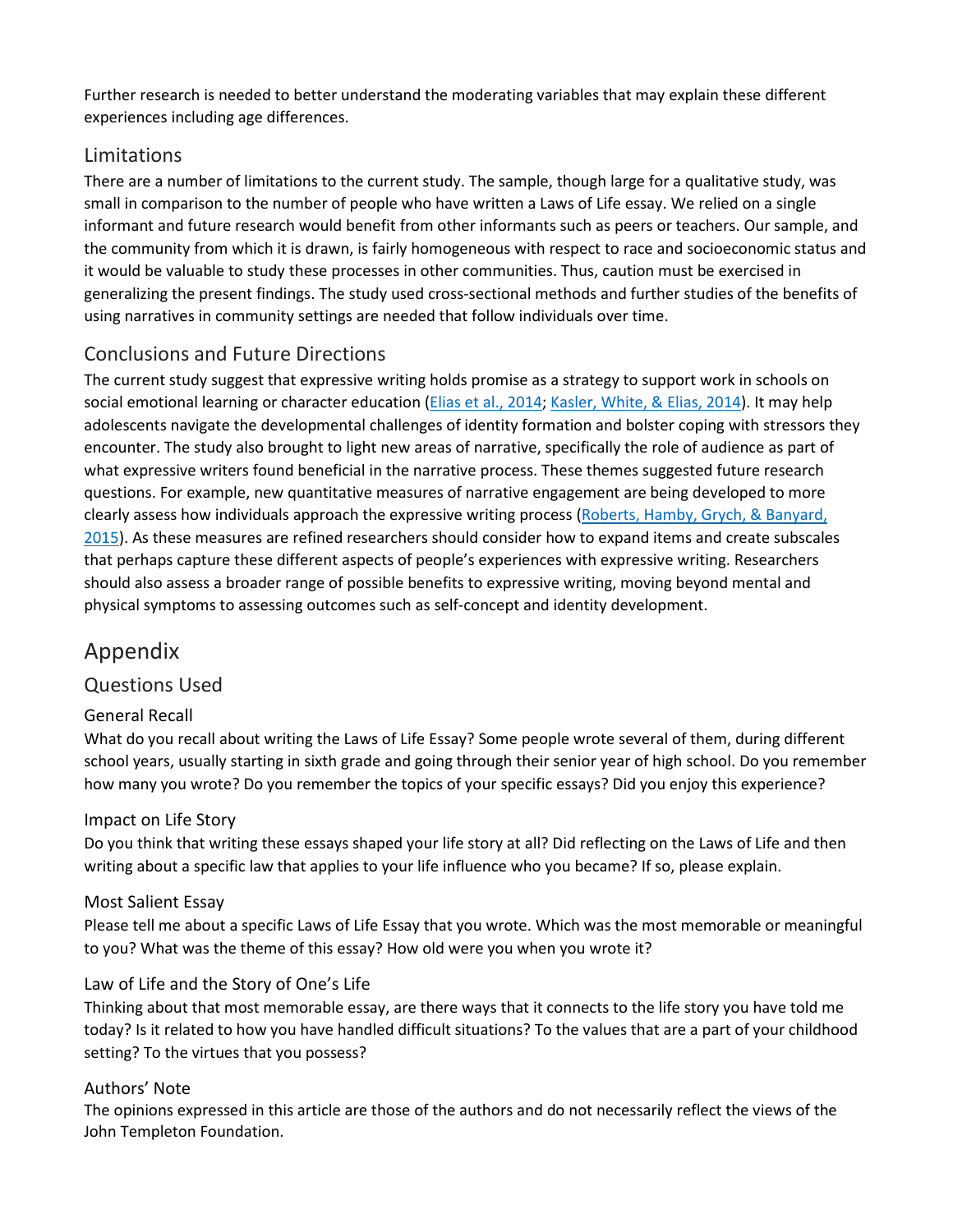#### Declaration of Conflicting Interests

The author(s) declared no potential conflicts of interest with respect to the research, authorship, and/or publication of this article.

#### Funding

The author(s) disclosed receipt of the following financial support for the research, authorship, and/or publication of this article: This project was made possible through the support of a grant from the John Templeton Foundation.

## References

- Adler, J. M. (2012). Living into the story: Agency and coherence in a longitudinal study of narrative identity development and mental health over the course of psychotherapy. Journal of Personality and Social Psychology, 102, 367-389.
- Austenfeld, J. L., Paolo, A. M., Stanton, A. L. (2006). Effects of writing about emotions versus goals on psychological and physical health among third-year medical students. Journal of Personality, 74, 267- 286.
- Burton, C. M., King, L. A. (2004). The health benefits of writing about intensely positive experiences. Journal of research in personality, 38(2), 150-163.
- Burton, C. M., King, L. A. (2009). The health benefits of writing about positive experiences: The role of broadened cognition. Psychology & Health, 24, 867-879.
- Durlak, J. A., Weissberg, R. P., Dymnicki, A. B., Taylor, R. D., Schellinger, K. B. (2011). The impact of enhancing students' social and emotional learning: A meta-analysis of school-based universal interventions. Child Development, 82, 405-432.
- Elias, M. J., Kranzler, A., Parker, S. J., Kash, V. M., Weissberg, R. P. (2014). The complementary perspectives of social and emotional learning, moral education, and character education. In Nucci, L., Narvaez, D., Krettenauer, T. (Eds.), Handbook of moral education and character education (2nd ed., pp. 272-289). New York, NY: Routledge.
- Facchin, F., Margola, D., Molgora, S., Revenson, T. A. (2014). Effects of benefit-focused versus standard expressive writing on adolescents self-concept during the high school transition. Research on Adolescence, 24, 131-144.
- Fivush, R., Marin, K., Crawford, M., Reynolds, M., Brewin, C. R. (2007). Children's narratives and well-being. Cognition and Emotion, 21, 1414-1434.
- Frattaroli, J. (2006). Experimental disclosure and its moderators: A meta-analysis. Psychological Bulletin, 132, 823-865.
- Fredrickson, B. L. (2001). The role of positive emotions in positive psychology: The broaden-and-build theory of positive emotions. American Psychologist, 56, 218-226.
- Giannotta, F., Settanni, M., Kliewer, W., Ciairano, S. (2009). Results of an Italian school-based expressive writing intervention trial focused on peer problems. Journal of Adolescence, 32, 1377-1389.
- Goodman, L., Glenn, C., Bohlig, A., Banyard, V., Borges, A. (2009). Feminist relational advocacy: Processes and outcomes from the perspective of low-income women with depression. The Counseling Psychologist, 37, 848-876.
- Graneheim, U. H., Lundman, B. (2004). Qualitative content analysis in nursing research: Concepts, procedures and measures to achieve trustworthiness. Nurse Education Today, 24, 105-112.
- Hsieh, H., Shannon, S. E. (2005). Three approaches to qualitative content analysis. Qualitative Health Research, 15, 1277-1288.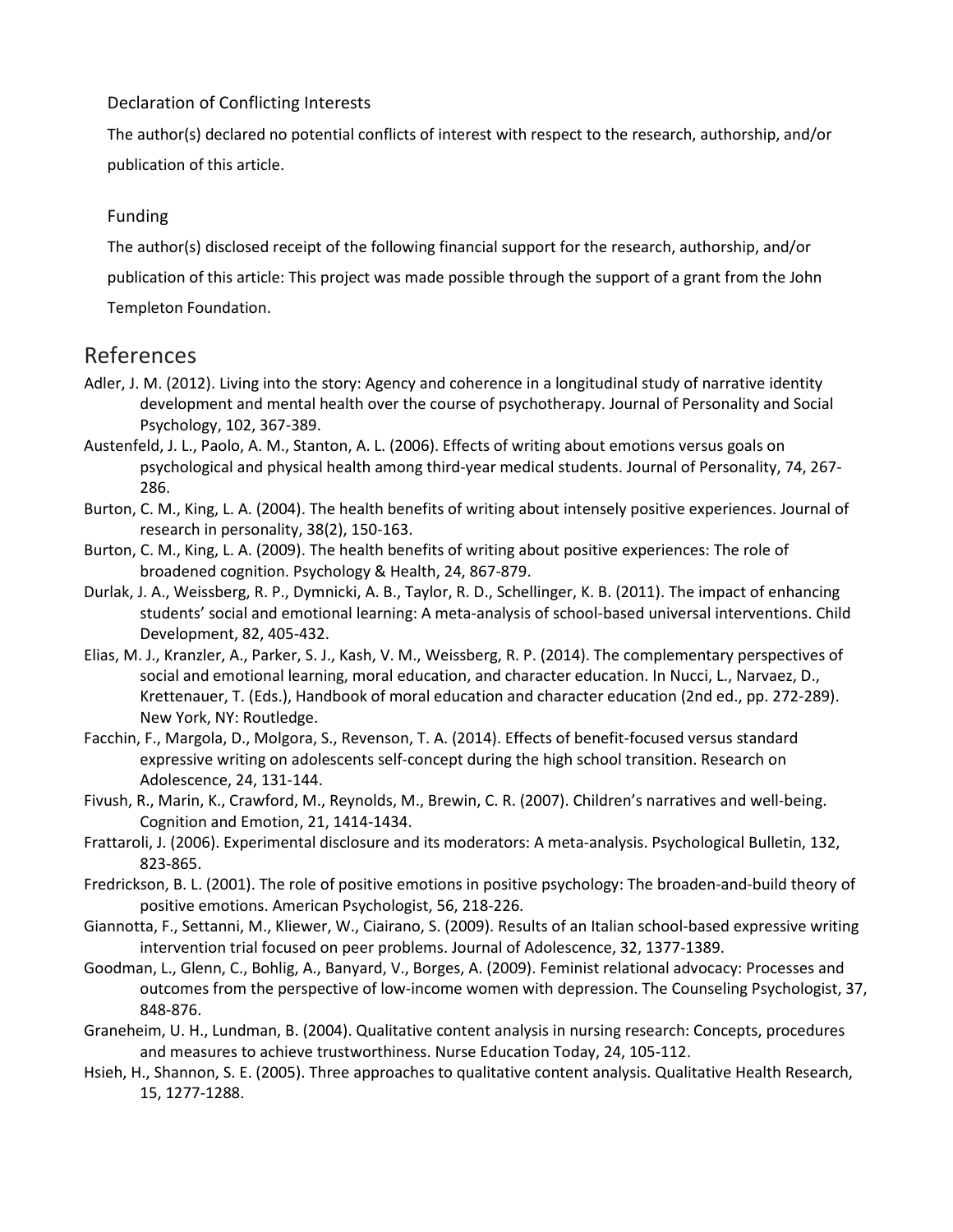- Kasler, J., White, G. W., Elias, M. J. (2014). Evaluation of meaning of life program in Israel. Peabody Journal of Education, 88, 243-260.
- King, L. A. (2001). The health benefits of writing about life goals. Personality and Social Psychology Bulletin, 27, 798-807.
- Kliewer, W., Lepore, S. J., Farrell, A. D., Allison, K. W., Meyer, A. L., Sullivan, T. N., Greene, A. Y. (2011). A schoolbased expressive writing intervention for at-risk urban adolescents' aggressive behavior and emotional lability. Journal of Clinical Child and Adolescent Psychology, 40, 693-705.
- Laws of Life Essay Program . (n.d.-a). Program handbook. Retrieved from http://lifepathsresearch.org/wpcontent/uploads/ProgramHandbook2013-2014.pdf
- Laws of Life Essay Program . (n.d.-b). Tips for teachers. Retrieved from http://ethicsed.org/files/documents/writingprompts.pdf
- Lincoln, Y. S., Guba, E. G. (1985). Naturalistic inquiry. Beverly Hills, CA: Sage.
- Low, C. A., Stanton, A. L., Danoff-Burg, S. (2006). Expressive disclosure and benefit among breast cancer patients: Mechanisms for positive health effects. Health Psychology, 25, 181-189.
- Lu, Q., Stanton, A. L. (2010). How benefits of expressive writing vary as a function of writing instructions, ethnicity and ambivalence over emotional expression. Psychology & Health, 25, 669-684.
- Lyubomirsky, S., Sousa, L., Dickerhoof, R. (2006). The costs and benefits of writing, talking, and thinking about life's triumphs and defeats. Journal of Personality and Social Psychology, 90, 692-708.
- Margola, D., Facchin, F., Molgora, S., Revenson, T. A. (2010). Cognitive and emotional processing through writing among adolescents who experienced the death of a classmate. Psychological Trauma: Theory, Research, Practice, and Policy, 2, 250-260.
- McAdams, D. P. (1985). Power, intimacy, and the life story: Personological inquiries into identity. New York, NY: Guilford Press.
- McAdams, D. P. (1993). The stories we live by: Personal myths and the making of the self. New York, NY: Morrow.
- McAdams, D. P., Josselson, R. E., Lieblich, A. E. (2006). Identity and story: Creating self in narrative. American Psychological Association.
- McLean, K. C., Pasupathi, M., Pals, J. L. (2007). Selves creating stories creating selves: A process model of selfdevelopment. Personality and Social Psychology Review, 11, 262-278.
- McLean, K. C., Pratt, M. W. (2006). Life's little (and big) lessons: Identity statuses and meaning-making in the turning point narratives of emerging adults. Developmental Psychology, 42, 714-722.
- Pennebaker, J. W., Colder, M., Sharp, L. K. (1990). Accelerating the coping process. Journal of personality and social psychology, 58(3), 528.
- Pennebaker, J. W. (1997). Writing about emotional experiences as a therapeutic process. Psychological Science, 8, 162-166.
- Pennebaker, J. W., Seagal, J. D. (1999). Forming a story: The health benefits of narrative. Journal of Clinical Psychology, 55, 1243-1254.
- Ramirez, G., Beilock, S. L. (2011). Writing about testing worries boosts exam performance in the classroom. Science, 331, 211-213.
- Resick, P. A., Galovski, T. E., Uhlmansiek, M. O., Scher, C. D., Clum, G. A., Young-Xu, Y. (2008). A randomized clinical trial to dismantle components of cognitive processing therapy for posttraumatic stress disorder in female victims of interpersonal violence. Journal of Consulting and Clinical Psychology, 76, 243-258.
- Roberts, L. T., Hamby, S., Grych, J., Banyard, V. (2015). Narrative engagement: The importance of assessing individual investment in expressive writing. American Journal of Social Sciences, 3, 96-103. Retrieved from http://www.openscienceonline.com/author/download?paperId=1679&stateId=8000&fileType=3
- Sadik, A. (2008). Digital storytelling: A meaningful technology-integrated approach for engaged student learning. Educational Technology Research & Development, 56, 487-506.
- School for Ethical Education . (2014). Connecticut's Laws of Life Essay program handbook. Milford, CT: Author.
- Smith, M. R. (2013). Character education: Introduction, evolution, and current trends. Peabody Journal of Education, 88, 139-141.